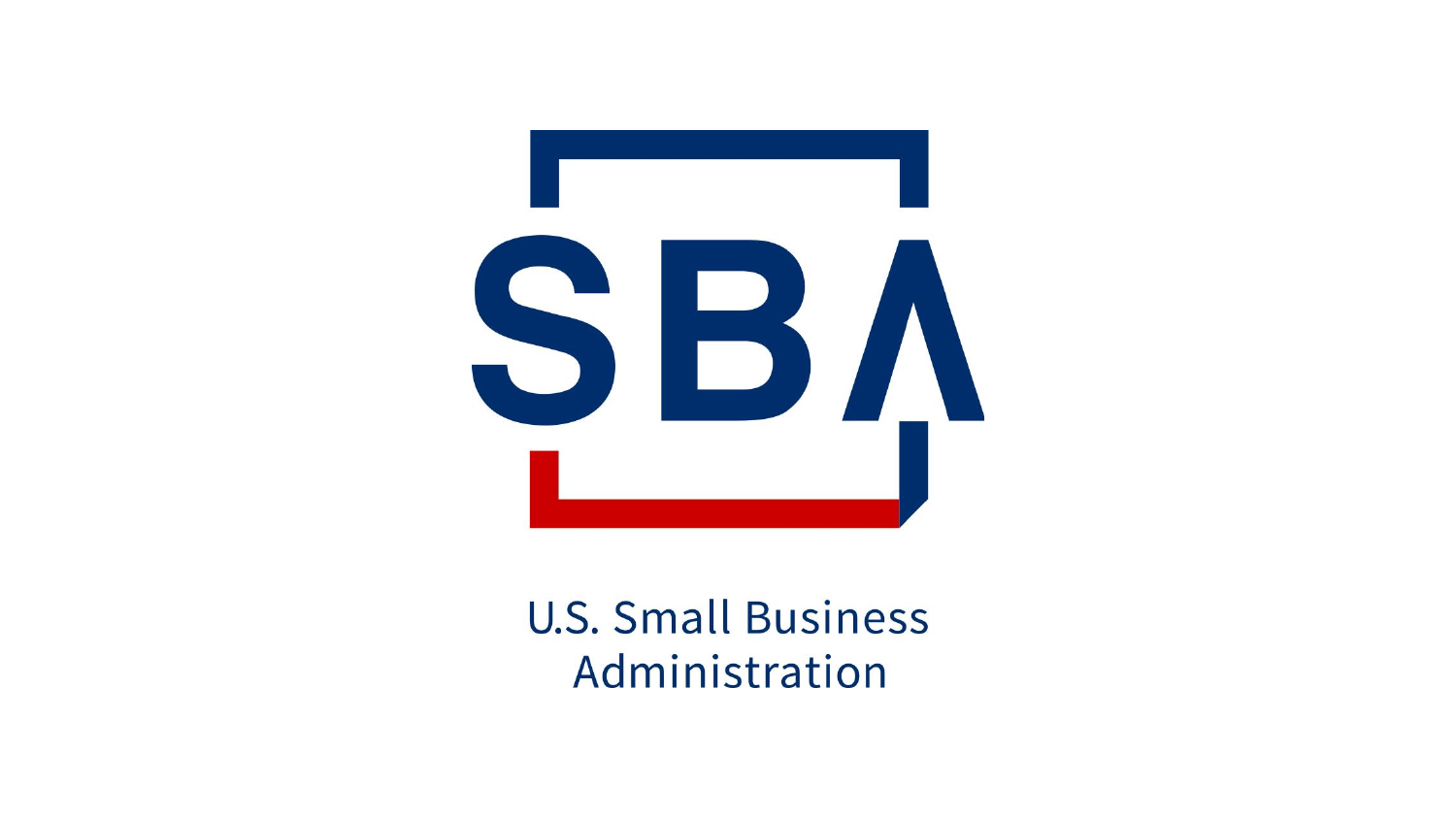#### **Restaurant Revitalization Fund (RRF) What Is It?**

- The American Rescue Plan Act (ARPA) became public law on March 11, 2021 and established the RRF
- ARPA appropriated \$28.6 billion for RRF, authorizing SBA to award funds
- The appropriations remain available until expended
- Fund must be used for eligible uses no later than March 11, 2023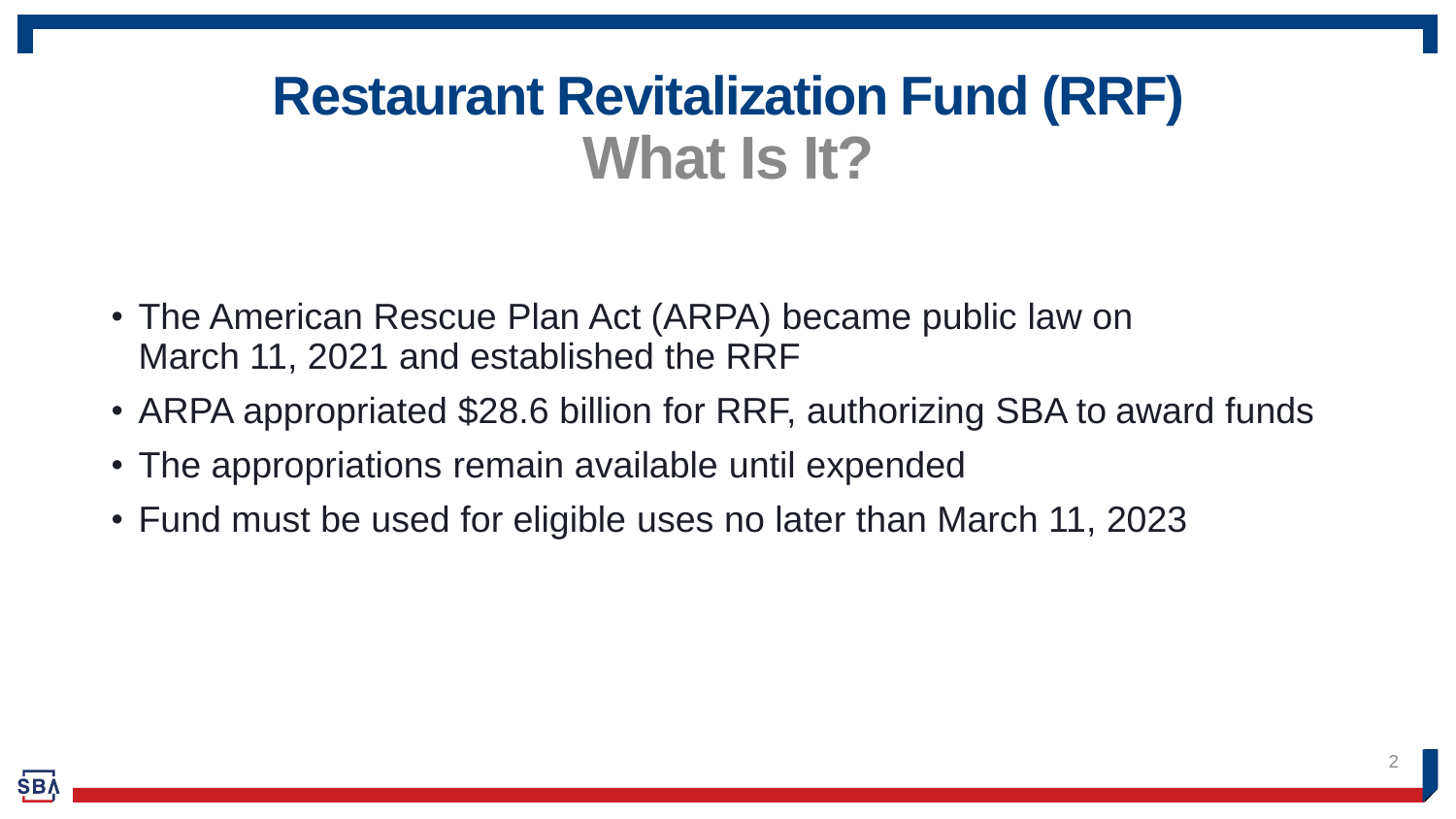#### **Restaurant Revitalization Fund (RRF) Who Is Eligible?**

- Eligible entities are businesses that are not permanently closed and include businesses where the public or patrons assemble for the primary purpose of being served food or drink
- **Includes:**
	- Restaurants
	- Food stands, food trucks, food carts
	- Caterers

*sales*

- Bars, saloons, lounges, taverns
- Snack and nonalcoholic beverage bars (e.g., coffee shops, ice cream shops)
- Bakeries (onsite sales to the public comprise at least 33% of gross receipts)
- Brewpubs, tasting rooms, taprooms\* (onsite sales to the public comprise at least 33% of gross receipts)
- Breweries and/or microbreweries\* (onsite sales to the public comprise at least 33% of gross receipts)
- Wineries and distilleries\* (onsite sales to the public comprise at least 33% of gross receipts)
- Inns<sup>\*</sup> (onsite sales of food and beverage to the public comprise at least 33% of gross receipts)
- Licensed facilities or premises of a beverage alcohol producer where the public may taste, sample, or purchase products
- Other similar places of business in which the public or patrons assemble for the primary purpose of being served food or drink

3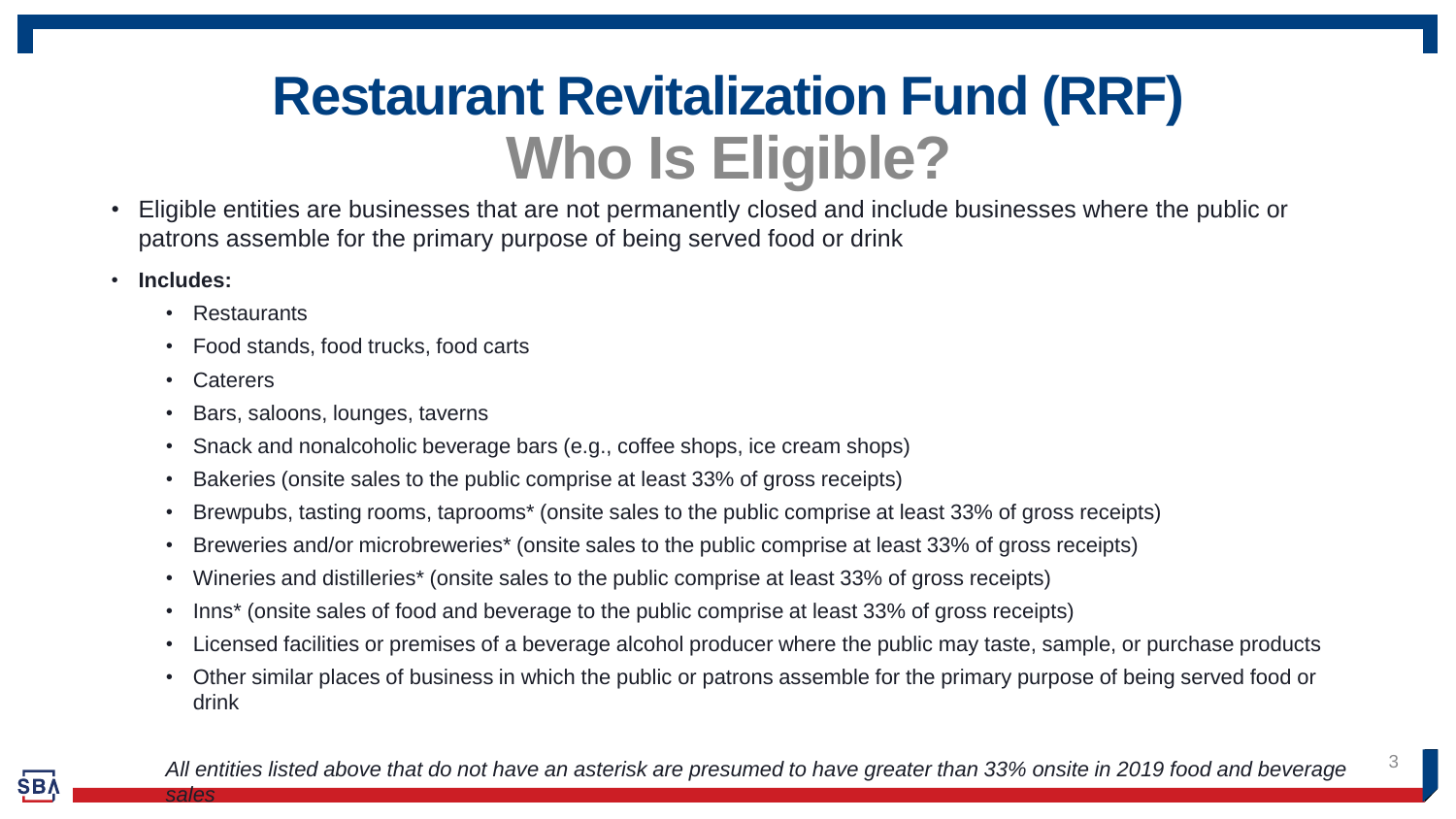## **Restaurant Revitalization Fund (RRF) How Much Am I Eligible For?**

- SBA may provide funding up to \$5 million per location, not to exceed \$10 million total for the applicant and any affiliated businesses
- Minimum award is \$1,000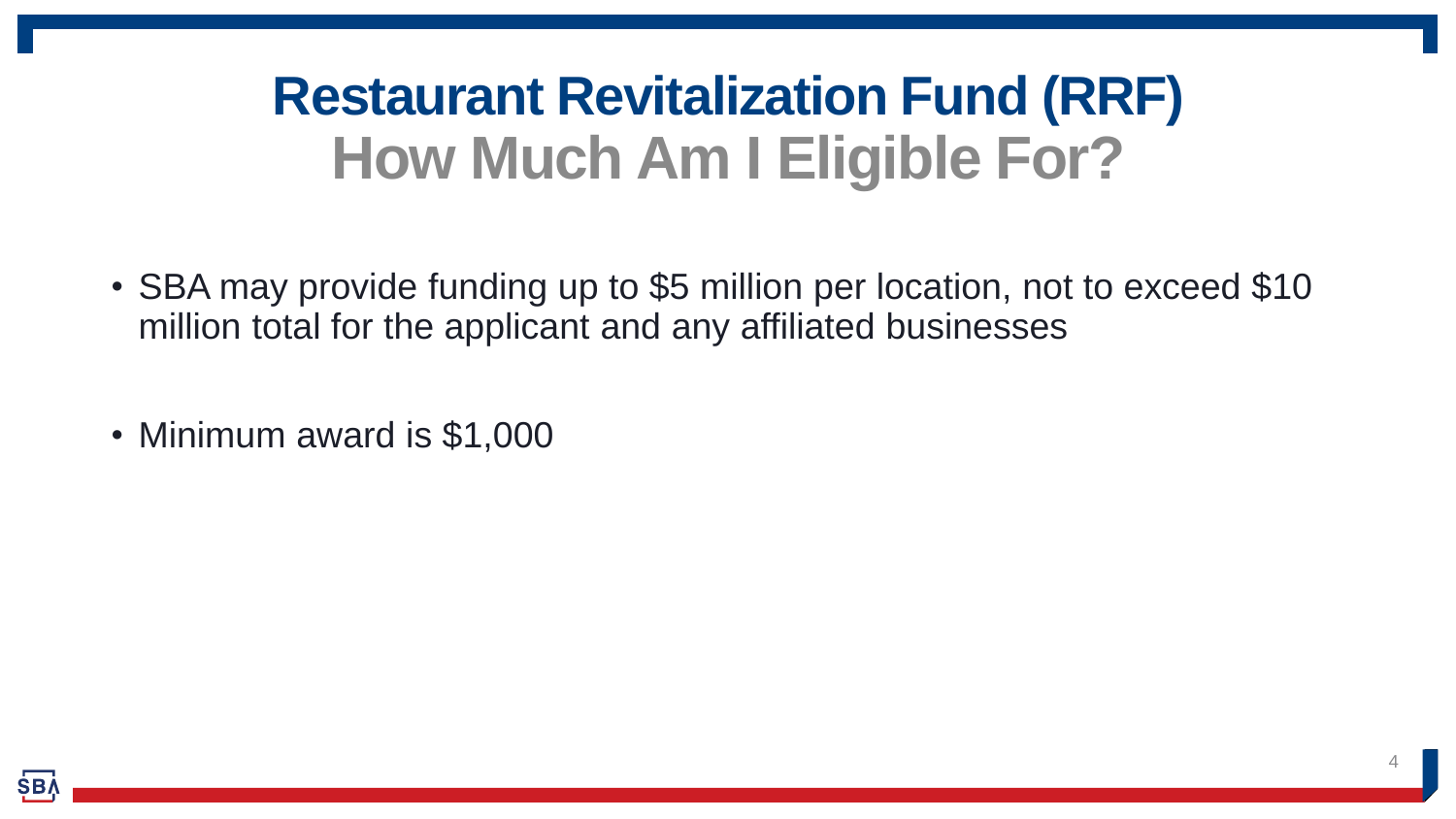# **Restaurant Revitalization Fund (RRF) How Is This Program Different From Other SBA Programs?**

- Applicants do **not** need to be registered in SAM.gov, and SBA will **not**  require a DUNS or CAGE identifier
- Valid unexpired ITINs are acceptable
- [Individual Taxpayer Identification Number | Internal Revenue Service](https://www.irs.gov/individuals/individual-taxpayer-identification-number) (irs.gov)
- ITIN expiration FAQs | Internal [Revenue Service \(irs.gov\)](https://www.irs.gov/individuals/itin-expiration-faqs)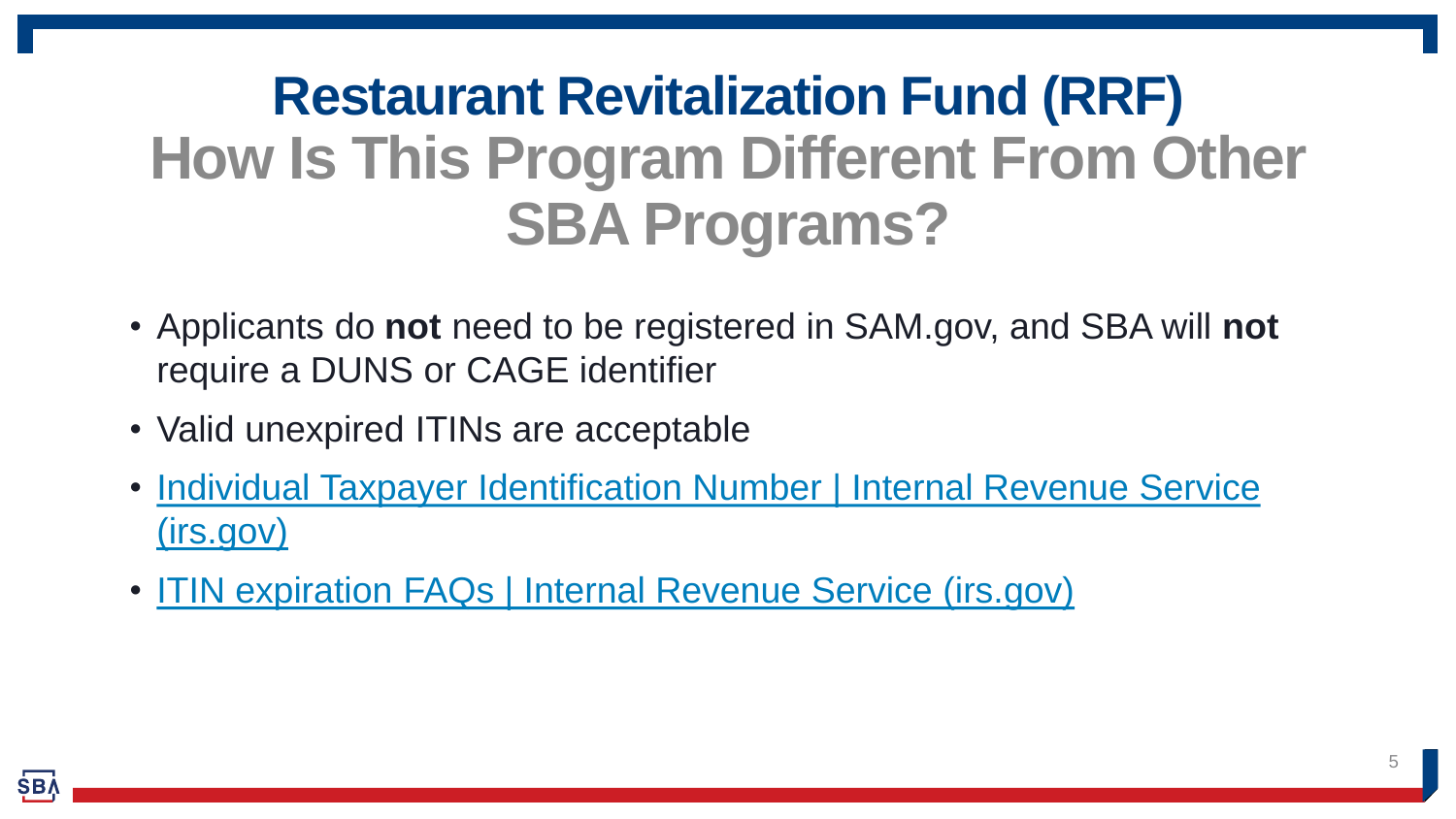### **Restaurant Revitalization Fund (RRF) Who Is Ineligible?**

- Entities are ineligible if any of the following apply:
- The Entity:
	- Is a State or local government-operated business;
	- **As of March 13, 2020, owns or operates** (together with any affiliated business) **more than 20 locations**, regardless of whether those locations do business under the same or different names or are in different industries;
	- Has a pending application for or has received a Shuttered Venue Operators Grant;
	- Is a Publicly-Traded Company;
	- Is permanently closed;
	- Is a Nonprofit organization;
	- Is not eligible for funding of at least \$1,000;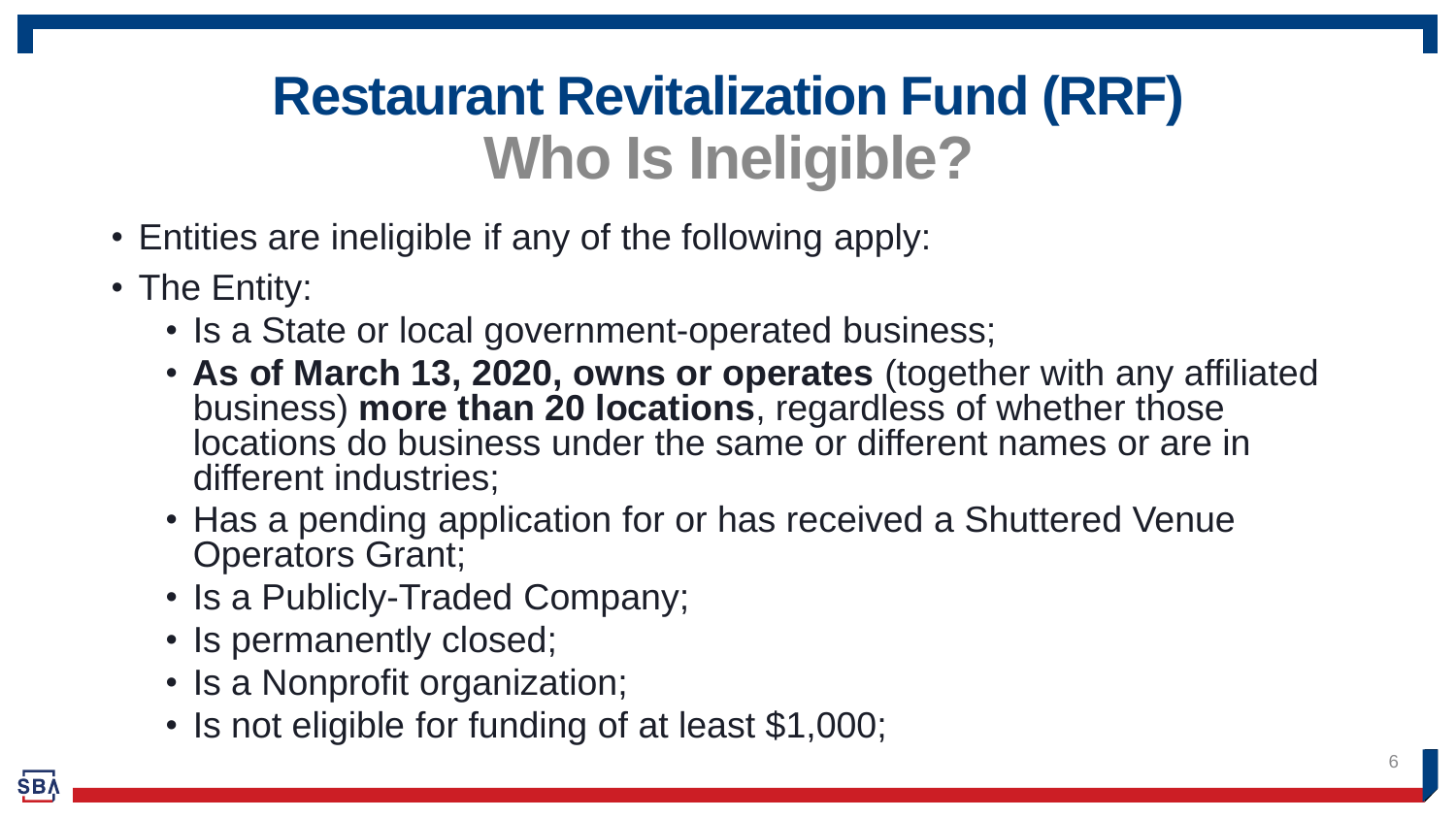## **Restaurant Revitalization Fund (RRF) Who Is Eligible? – Form Of Organization**

- Eligible Applicants must be one of the following forms of organization:
	- C-Corporations\*
	- S-Corporations\*
	- Partnerships
	- Limited Liability Companies
	- Sole Proprietors
	- Self-Employed Individuals\*
	- Independent Contractors
	- Tribal Businesses
	- LLC taxed as S-Corporations, or Sole Proprietors

\*B-Corporations are eligible, but they will select either C-Corp or S-Corp on the application, depending on how they are taxed \* Refer to your tax return to see self-employed vs. sole proprietor distinction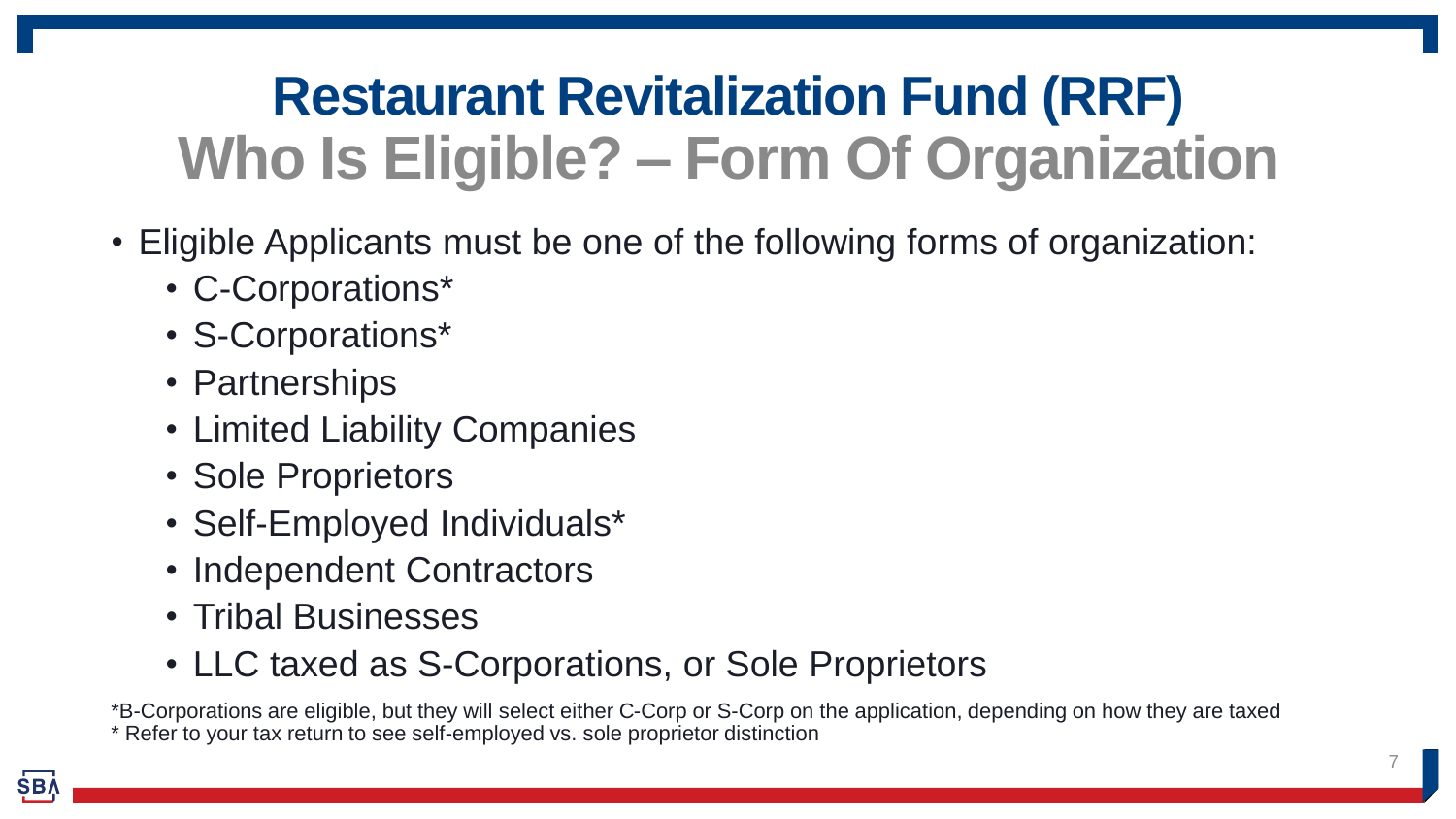### **Restaurant Revitalization Fund (RRF) Who Is Eligible? – Franchises**

- Any business concern operating as a franchise and meeting all other program requirements is eligible. The franchise must be listed on the SBA Franchise Directory.
- In the application portal, Applicants will be able to look up their entity on the SBA Franchise Directory.

For brands not listed on the Directory (including brands that have previously been denied listing on the Directory because of affiliation issues), the franchisor must submit the Franchise Disclosure Document (or other agreement) and all other documents a franchisee is required to sign to franchise@sba.gov for review of SBA's other eligibility criteria (e.g., 13 CFR § 120.110).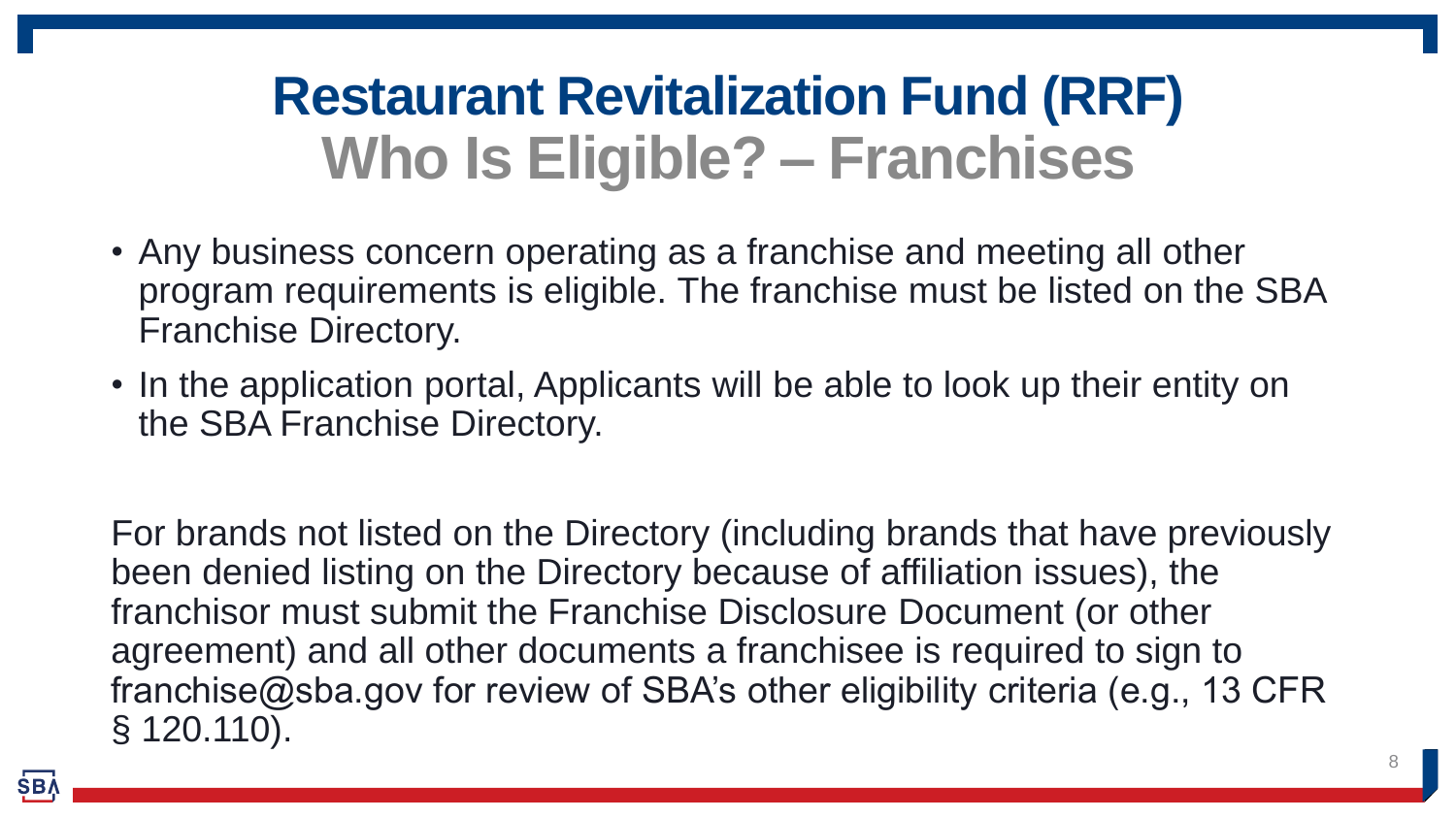# **Restaurant Revitalization Fund (RRF) Who Is Eligible? – Bankruptcy**

#### **Bankruptcy**

- Applicants that are operating under an approved plan of reorganization, under either a Chapter 11, Chapter 12 or Chapter 13 bankruptcy and meet all program requirements are eligible for funding
- An Applicant is not eligible if it has:
	- Permanently closed;
	- Filed a Chapter 7 liquidation bankruptcy; or
	- Filed for either a Chapter 7 or Chapter 11, 12, and 13 bankruptcy but is not under an approved plan of reorganization.
- Permanently closed does not include businesses who temporarily closed their doors due to state or local restrictions or other pandemic causes but are still in operation or have reopened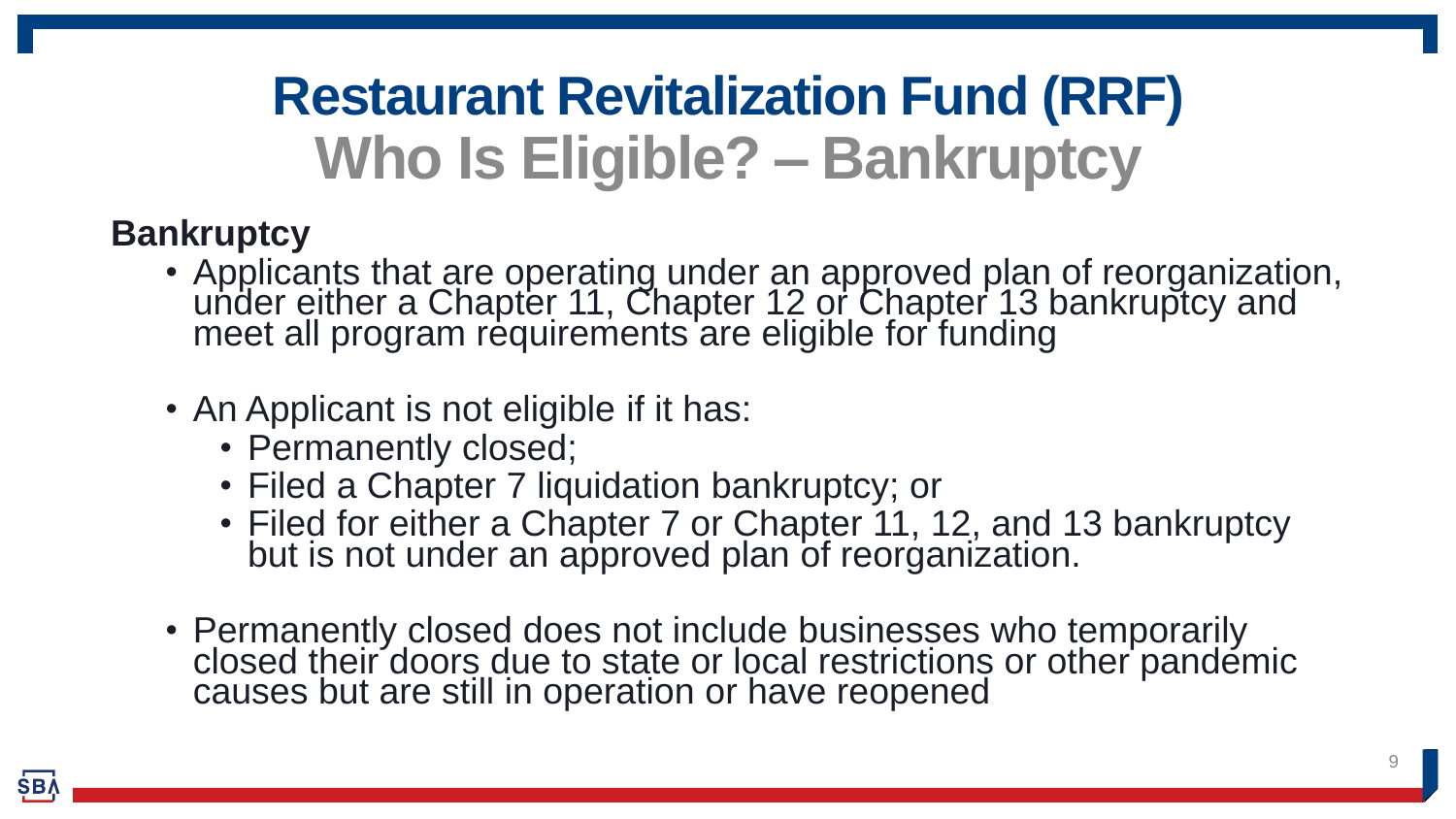#### **Restaurant Revitalization Fund (RRF) How Do Other SBA Relief Programs Impact**

#### **Paycheck Protection Program (PPP) Toan**

- Any funds already received through the Paycheck Protection Program will be subtracted from the Applicant's final funding amount - Applicant is verified using the EIN, ITIN, or SSN associated with its PPP loans
- If the Applicant received a PPP loan, the Applicant must use the same EIN number for its RRF application as it used in its PPP application.
- If an Applicant applied for a First Draw PPP loan for multiple locations under one EIN and subsequently applied for Second Draw PPP loans under different EINS, the Applicant must provide the EINs for each entities that received Second Draw PPP loans.
- Upon applying for RRF, Applicant must withdraw any outstanding PPP application

The Applicant must not have a pending application for or have received a Shuttered Venue Operator grant from SBA.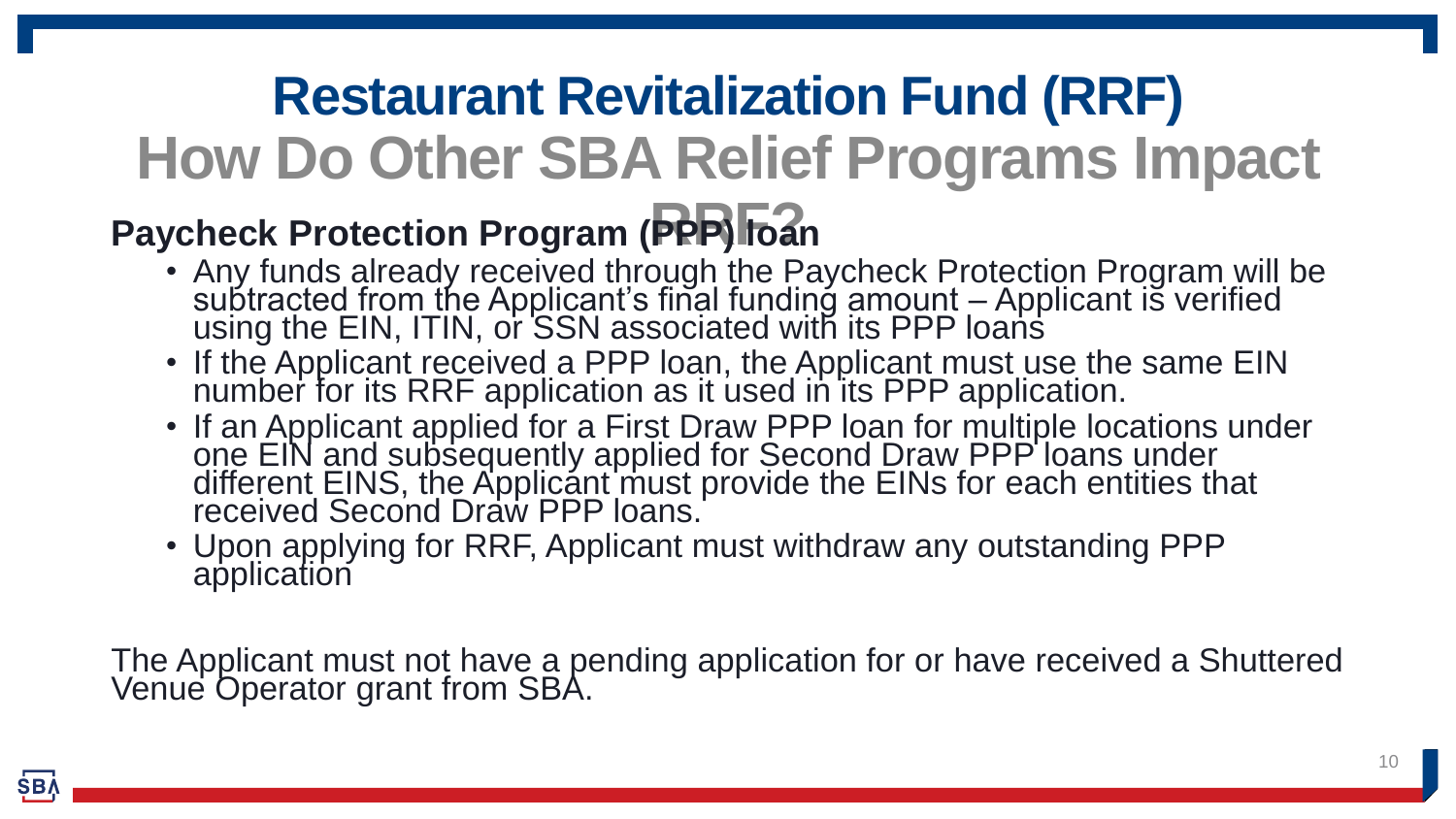#### **Restaurant Revitalization Fund (RRF) Other Attestations By The Applicant**

All applicants must certify that current economic uncertainty makes the funding request necessary to support ongoing or anticipated operations.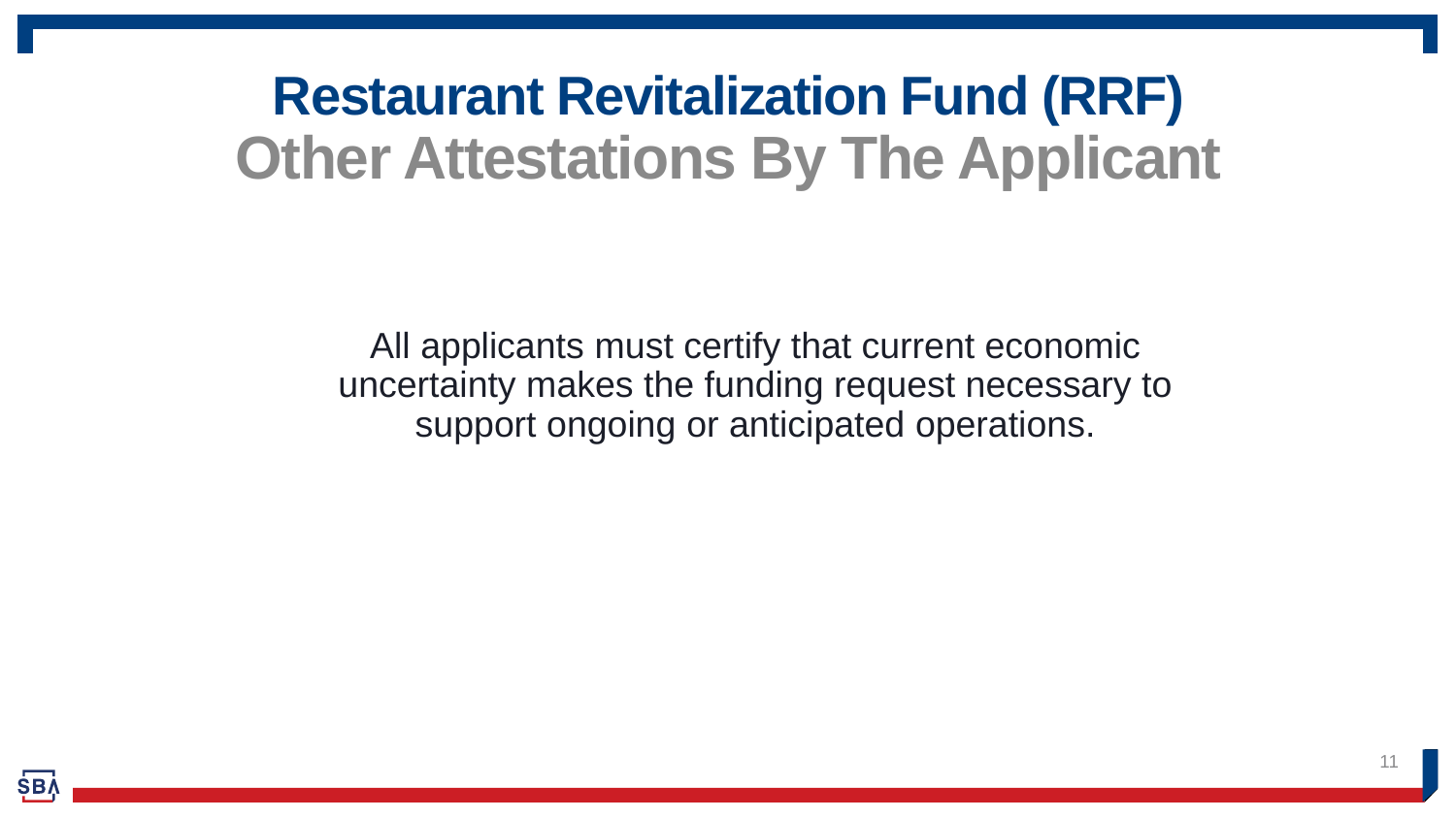### **Restaurant Revitalization Fund (RRF) What Are The Eligible Uses Of Funds?**

#### **Business Expenses**

- Business payroll costs (including sick leave)
- Business utility payments
- Business maintenance expenses
- Business supplies (including protective equipment and cleaning materials)
- Business food and beverage expenses (including raw materials)
- Covered supplier costs
- Business operating expenses (insurance, marketing, fees, licenses, legal, POS equipment, etc.)

#### **Construction Expenses**

- Construction of outdoor seating
- Expansion costs are **ineligible**

#### **Business Debt**

- Payments on any business mortgage obligation (both principal and interest)
	- This does not include any prepayment of principal or interest
- Business debt service (both principal and interest)
	- This does not include any prepayment of principal or interest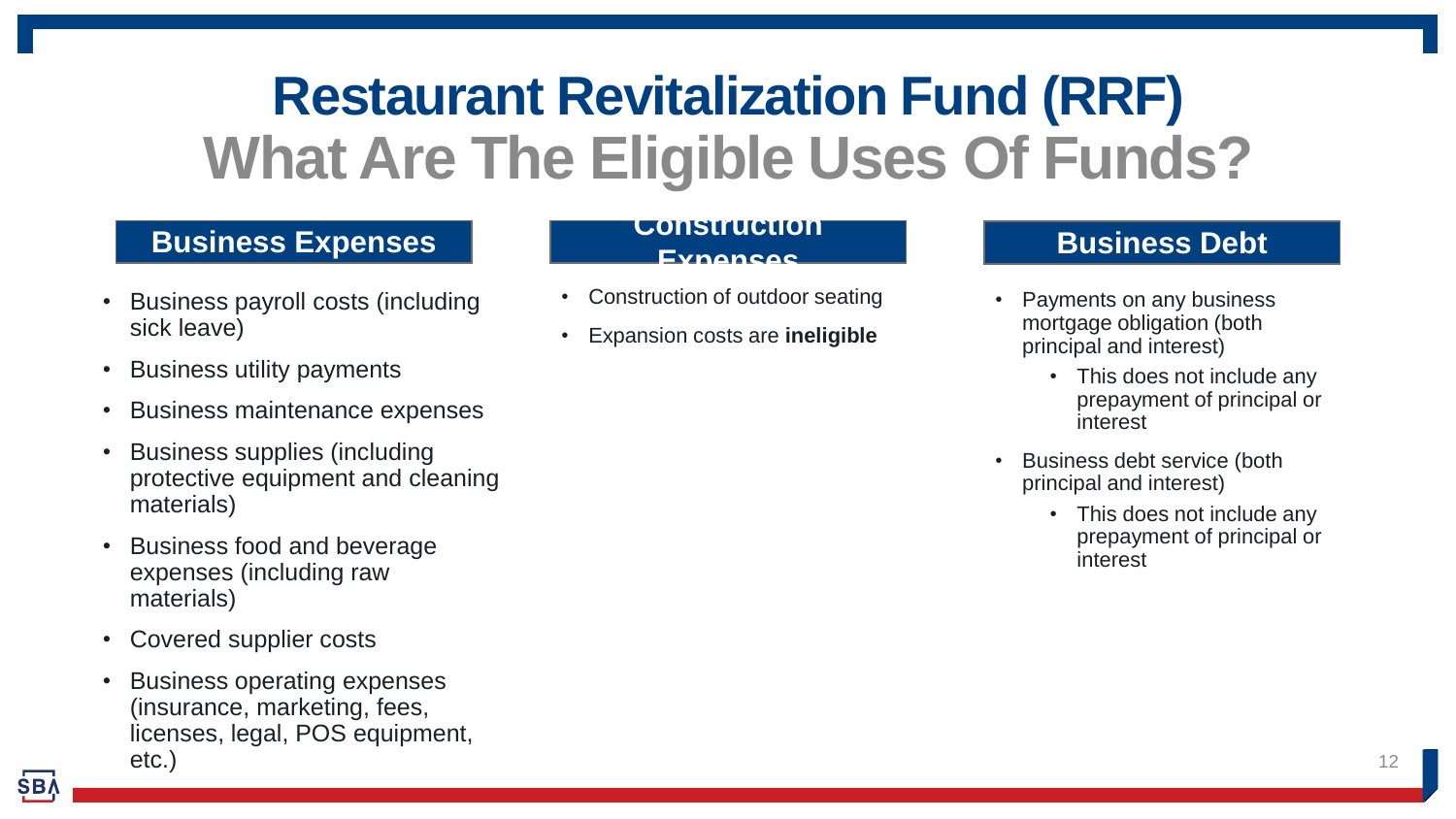#### **Restaurant Revitalization Fund (RRF) When Do I Have To Use The Funds?**

- The funds must be spent on expenses that were/are incurred between February 15, 2020 and March 11, 2023.
- If the business permanently closes after receiving funds, the covered period will end when the business permanently closes or on March 11, 2023, whichever occurs sooner.
- Any funds not spent on eligible expenses by the time the covered period ends must be returned to the government.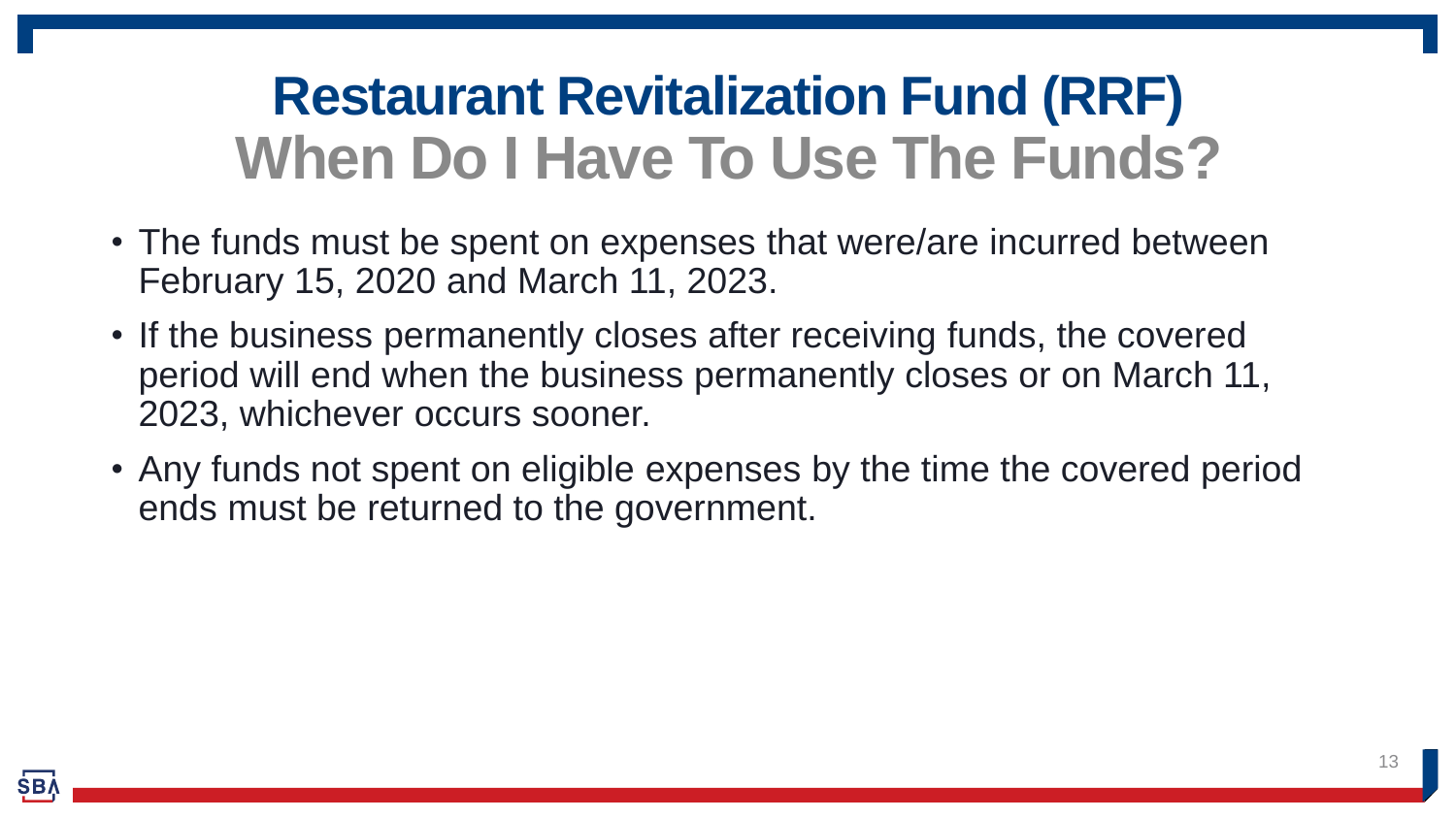#### **Restaurant Revitalization Fund (RRF) When Do I Have To Use The Funds? – Continued**

- **Use of Funds Assessment**  After the total awarded funds have been exhausted, entities must provide a **detailed expenditure report and certification** for the required period.
- **Until Applicant completes the Use of Funds Assessment**, beginning December 2021 Applicants are required to **provide self-reported unaudited data detailing use of distributed funds each year** through 2023.
- SBA will provide additional guidance that outlines the detailed reporting requirements and procedures in the coming weeks.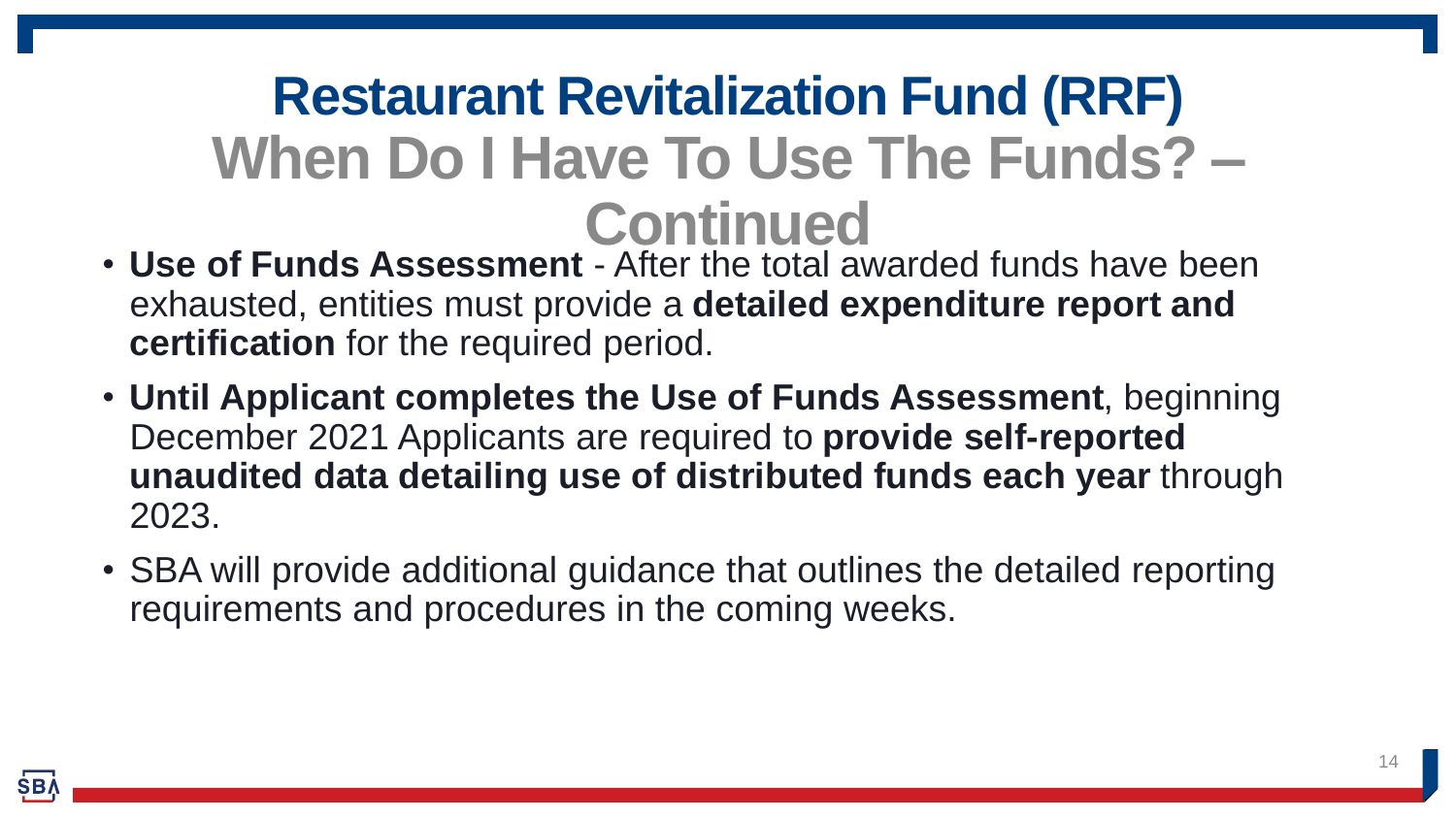#### **Restaurant Revitalization Fund (RRF) How Do I Calculate My Potential Fund Amount?**

**Calculation 1**: Applicants in operation prior to or on January 1, 2019

2019 Gross Receipts minus 2020 gross receipts minus PPP loan amounts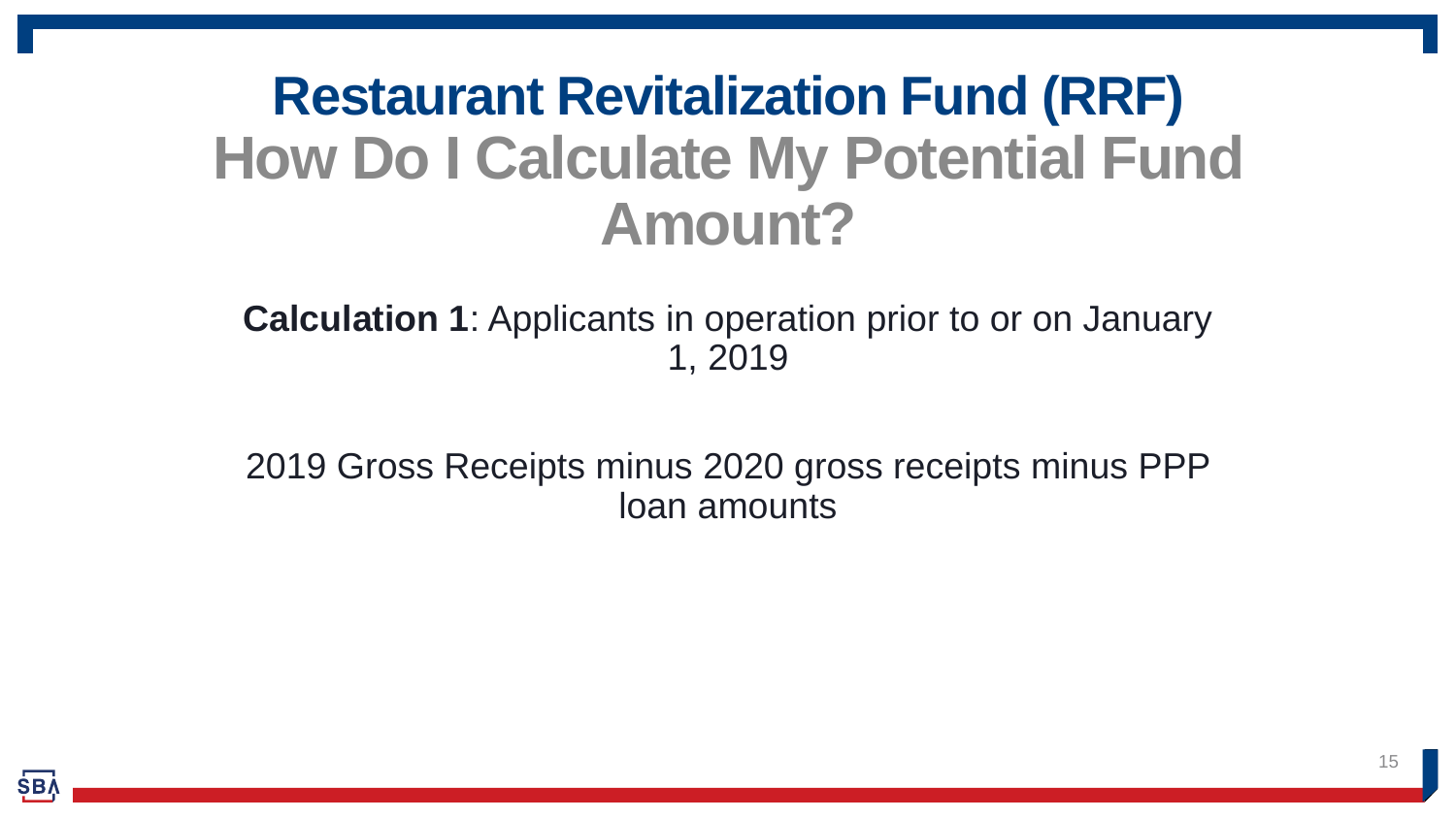### **Restaurant Revitalization Fund (RRF) How Do I Calculate My Potential Fund Amount? – Continued**

**Calculation 2**: Applicants that began operations partially through 2019\*

Average 2019 monthly gross receipts x 12 minus 2020 gross receipts minus PPP loan amounts

\*Applicants that began operations partially in 2019 may choose to use calculation 2 OR calculation 3. However, calculation 3 could require longer processing times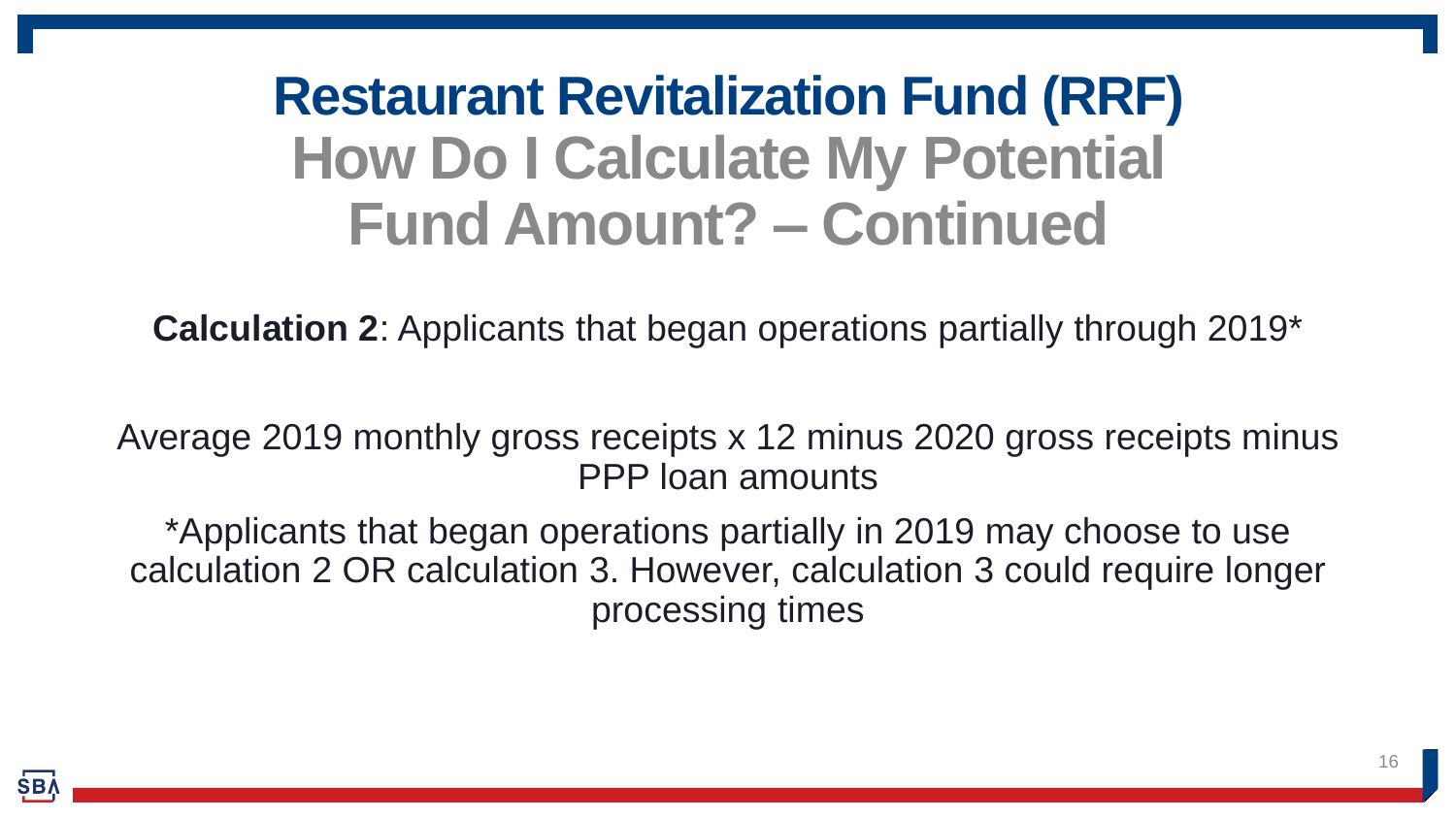## **Restaurant Revitalization Fund (RRF) How Do I Calculate My Potential Fund Amount? – Continued 2**

**Calculation 3**: Applicants that began operations on or between January 1, 2020 and March 10, 2021 and Applicants not yet opened but have incurred eligible expenses as of March 11, 2021\*

Total amount spent on eligible expenses between February 15, 2020 and March 11, 2021 minus 2020 and 2021 gross receipts minus PPP loan amounts.

\*Applicants that began operations partially in 2019 may choose to use calculation 2 OR calculation 3. However, calculation 3 could require longer processing times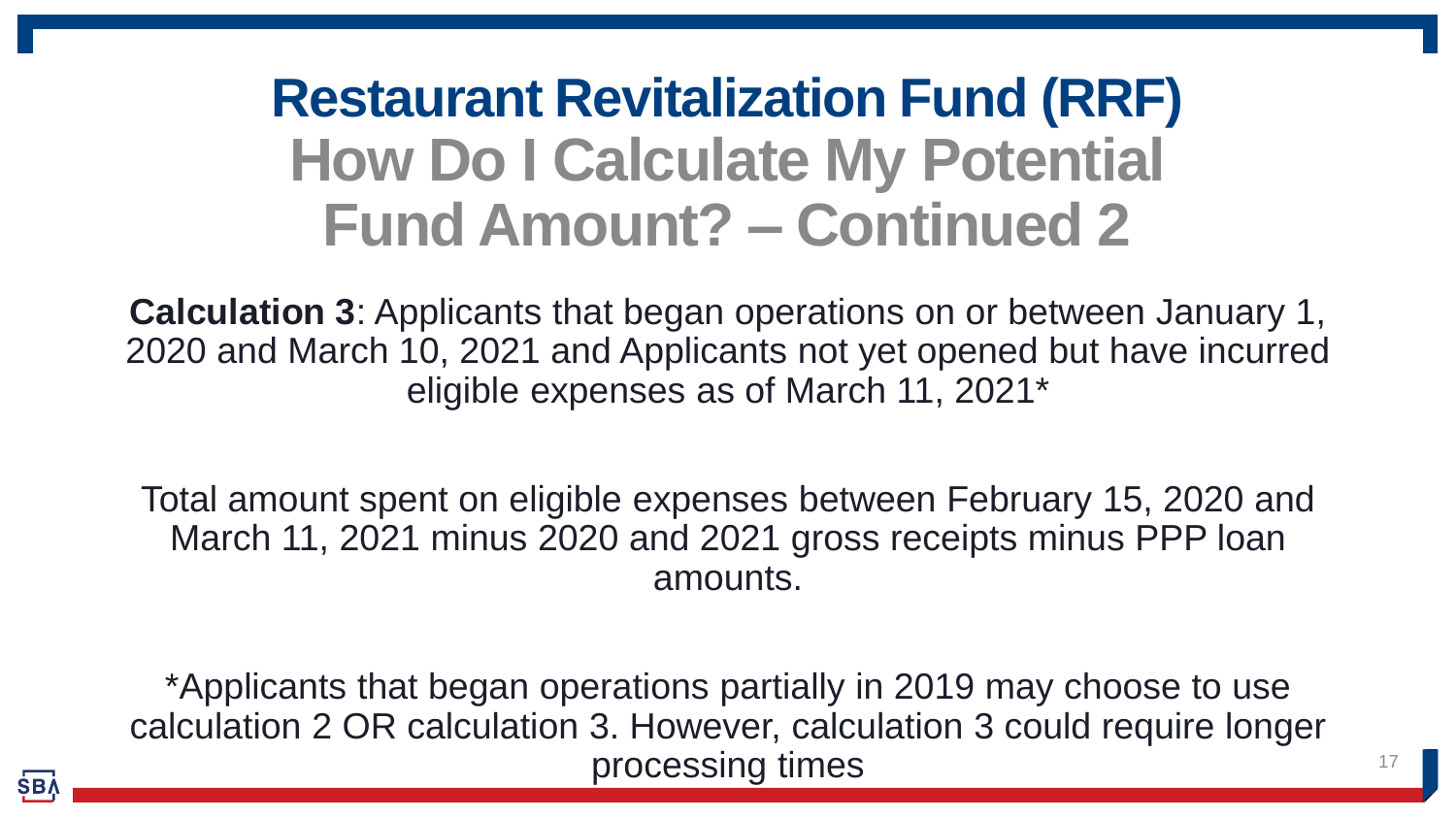## **Restaurant Revitalization Fund (RRF) What Can I Exclude From 2020 Gross Receipts?**

Do not include any of the following in 2020 gross receipts:

- Paycheck Protection Program (PPP) loan
	- First Draw PPP Loan or Second Draw PPP Loan received in 2020 and/or 2021
- SBA Section 1112 payments;
- SBA Economic Injury Disaster Loan (EIDL) loan, EIDL Advance, Targeted EIDL Advance or any other grant funds received via CARES Act;
- Any state and local business grants;
- Randolph-Sheppard Act Financial Relief and Restoration Payments (FRRP) Appropriation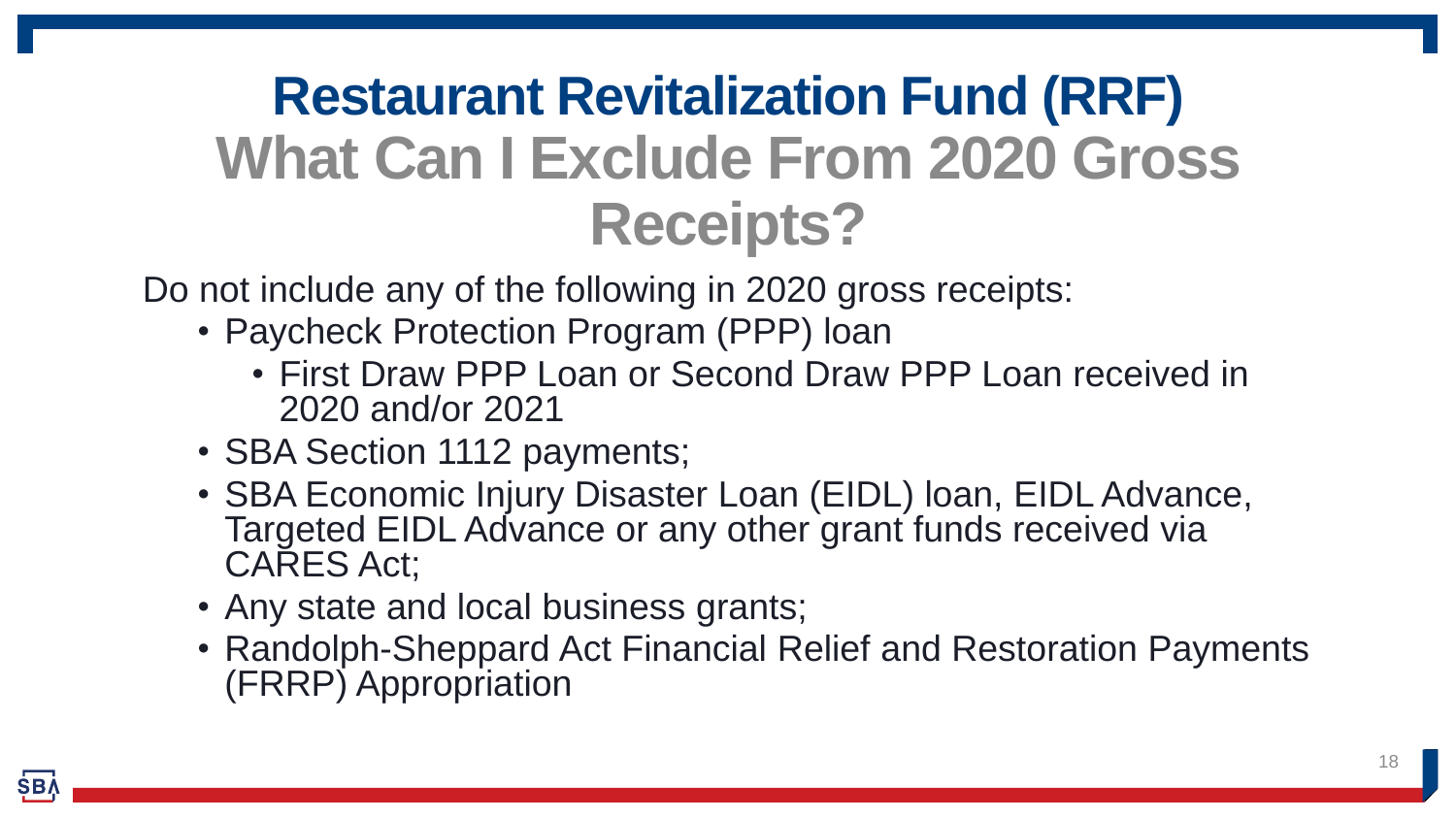### **Restaurant Revitalization Fund (RRF) How Do I Apply?**

- Directly through the SBA Platform at **restaurants.sba.gov**
- Through a Point-of-Sale Vendor
	- SBA is actively looking to partner with more POS providers
- Through the telephone at **(844) 279-8898**
	- Telephonic applications will have longer processing times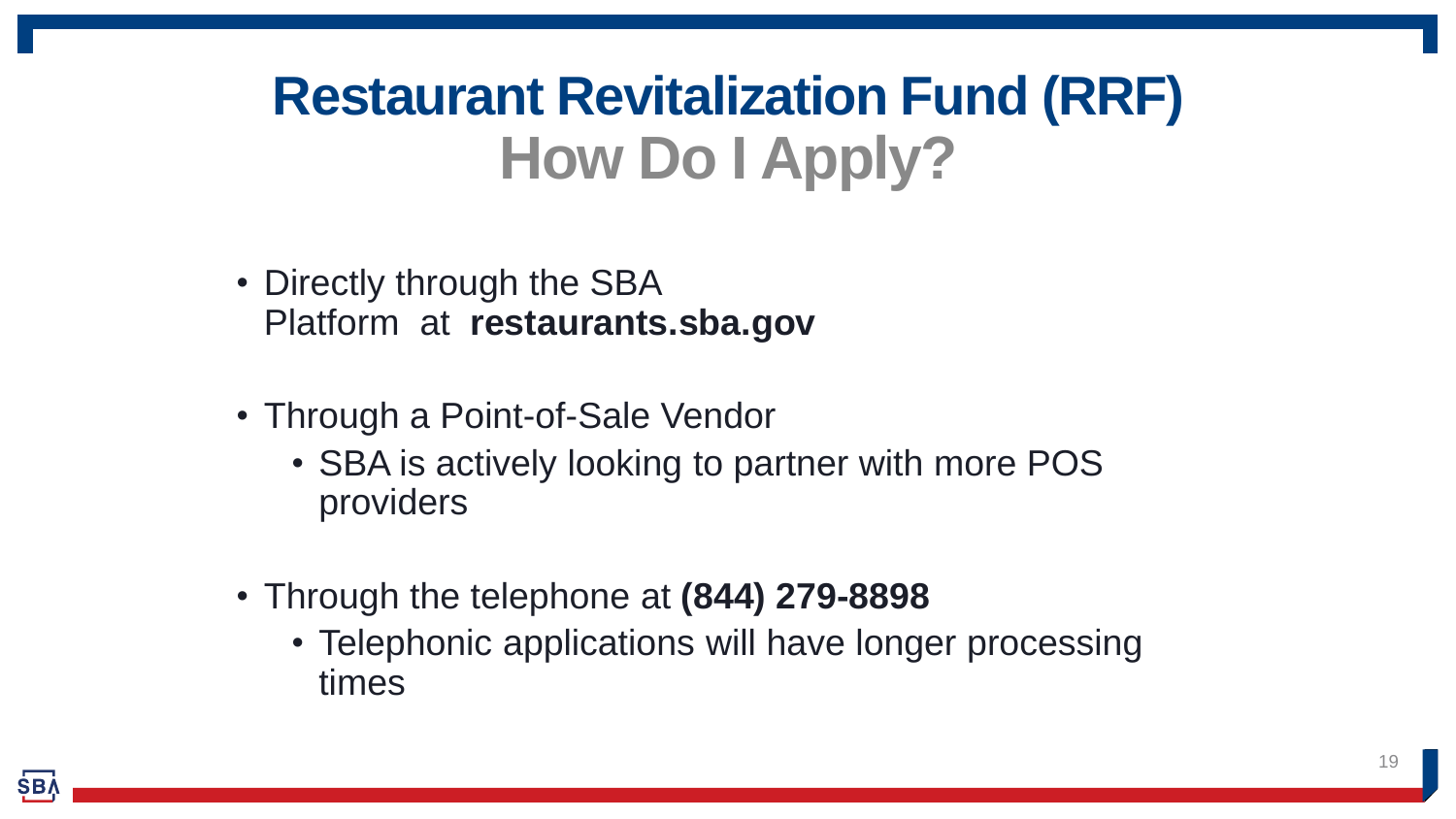# **Restaurant Revitalization Fund (RRF) What Documents Do I Need In Order To**

- **Application:** SBA Form 3172, **completed**, initialed, and signed. Completion of this form digitally on the SBA Grant Platform will satisfy this requirement.
- **Verification for Tax Information:** IRS Form 4506-T, completed and signed by Applicant. Completion of this form digitally on the SBA Grant Platform will satisfy this requirement.
- **Gross Receipts Documentation:** Any of the following documents demonstrating gross receipts and, if applicable, eligible expenses:
	- Business tax returns (IRS Form 1120 or IRS Form 1120-S);
	- IRS Form1040 Schedule C; IRS Form 1040 Schedule F;
	- For a partnership: partnership's IRS Form 1065 (including K-1s);
	- Bank statements;
	- Externally or internally prepared financial statements such as Income Statements or Profit and Loss Statements;
	- Point of sale report(s), including IRS Form 1099-K.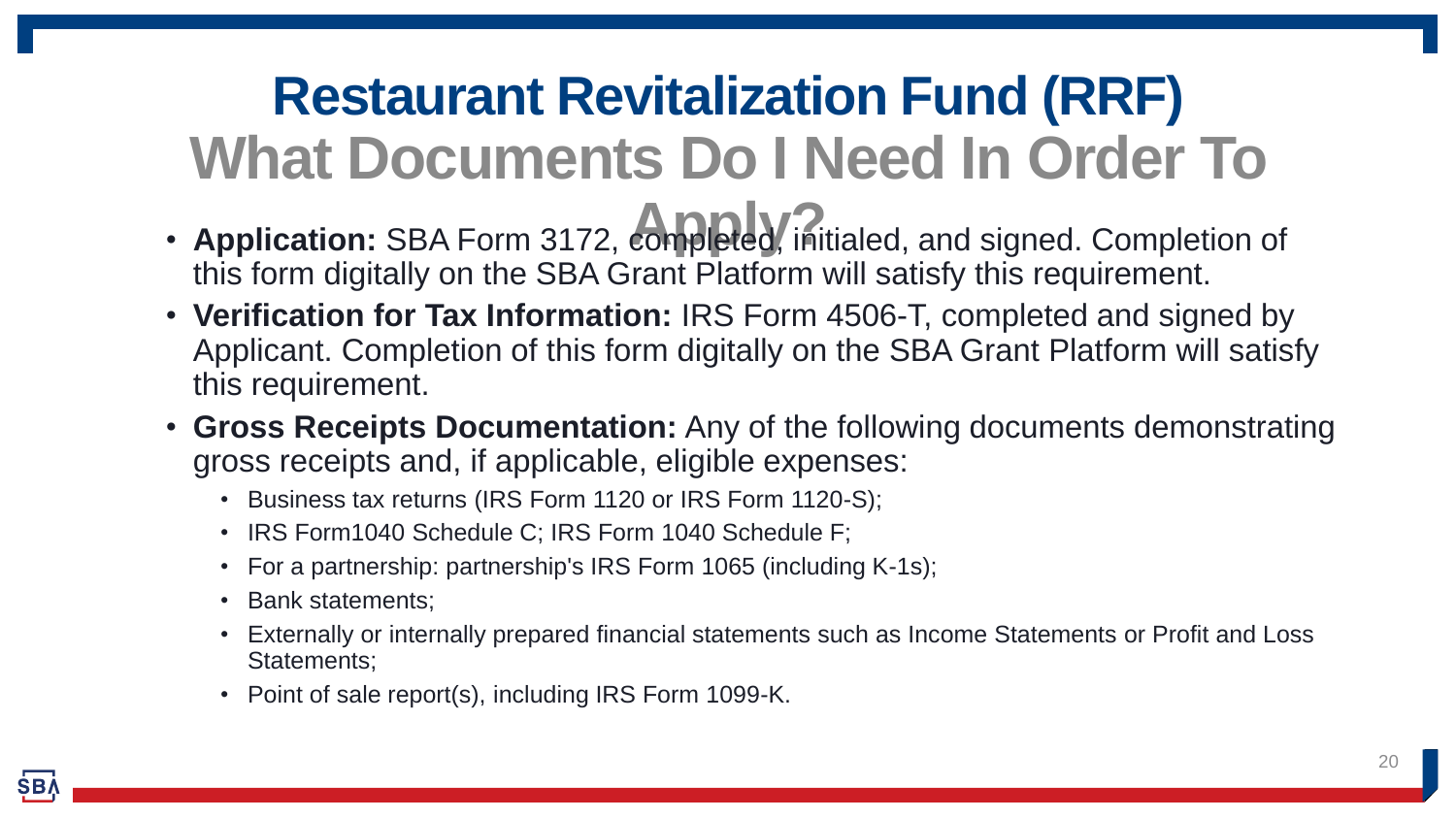## **Restaurant Revitalization Fund (RRF) What Documents Do I Need In Order To Apply? – Continued 2**

#### **Calculation 1 & 2**

#### • **Required:**

- Application SBA Form 3172
- Tax Verification IRS Form 4506-T
- 2019 Gross Receipts Tax Returns
- 3 months of bank statements
- 2020 Gross Receipts (at least 1)
	- Preferred:
		- Federal Tax Returns filed
		- Point of Sale report
	- Accepted (may delay review past 14 days):
		- Externally or internally prepared financial statements such as Income Statements or Profit and Loss Statements, signed, dated & certified as to accuracy by Applicant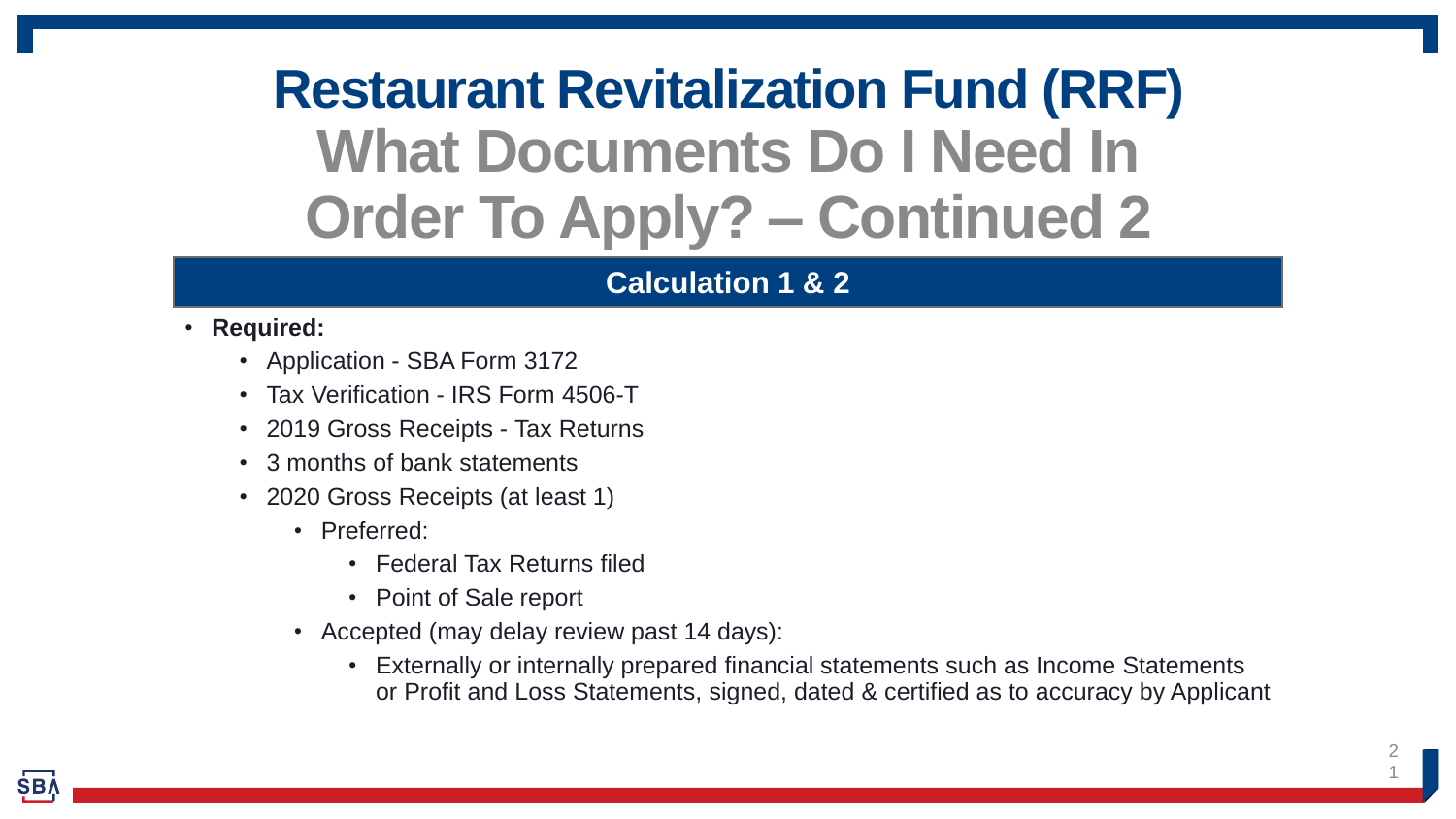## **Restaurant Revitalization Fund (RRF) What Documents Do I Need In Order To Apply? – Continued 3**

#### **Calculation 3**

#### • **Required:**

- Application SBA Form 3172
- Tax Verification IRS Form 4506-T
- 3 months of bank statements Supporting Account Linkage Validation
- 2020 & 2021 Gross Receipts: (at least 1 for each year)
	- Preferred:
		- 2020 Federal Tax Returns filed or 2020 Federal Tax Returns (Prepared but not yet file)
		- 2020 Point of Sales Reports
		- 2021 Point of Sales Reports
- Eligible Expense Documentation (at least 1, and required appropriate supporting documentation for specific eligible expense type)
	- Preferred:
		- CPA Comfort Letter (provides fastest SBA Review)
		- If applicant submits expense related to the following categories, appropriate documentation:
			- Payroll Documents (941s)
			- Outdoor Seating Expenditures (Invoices / Payments)
			- Business Debt (lender loan statements)
		- Accepted (may delay review past 14 days):
			- Externally or internally prepared financial statements such as Income Statements or Profit and Loss Statements, signed, dated & certified as to accuracy by Applicant
			- If applicant submits expenses related to the following categories, appropriate documentation:
				- Payroll Documents (941s)
				- Outdoor Seating Expenditures (Invoices / Payments)
				- Business Debt (lender loan statements)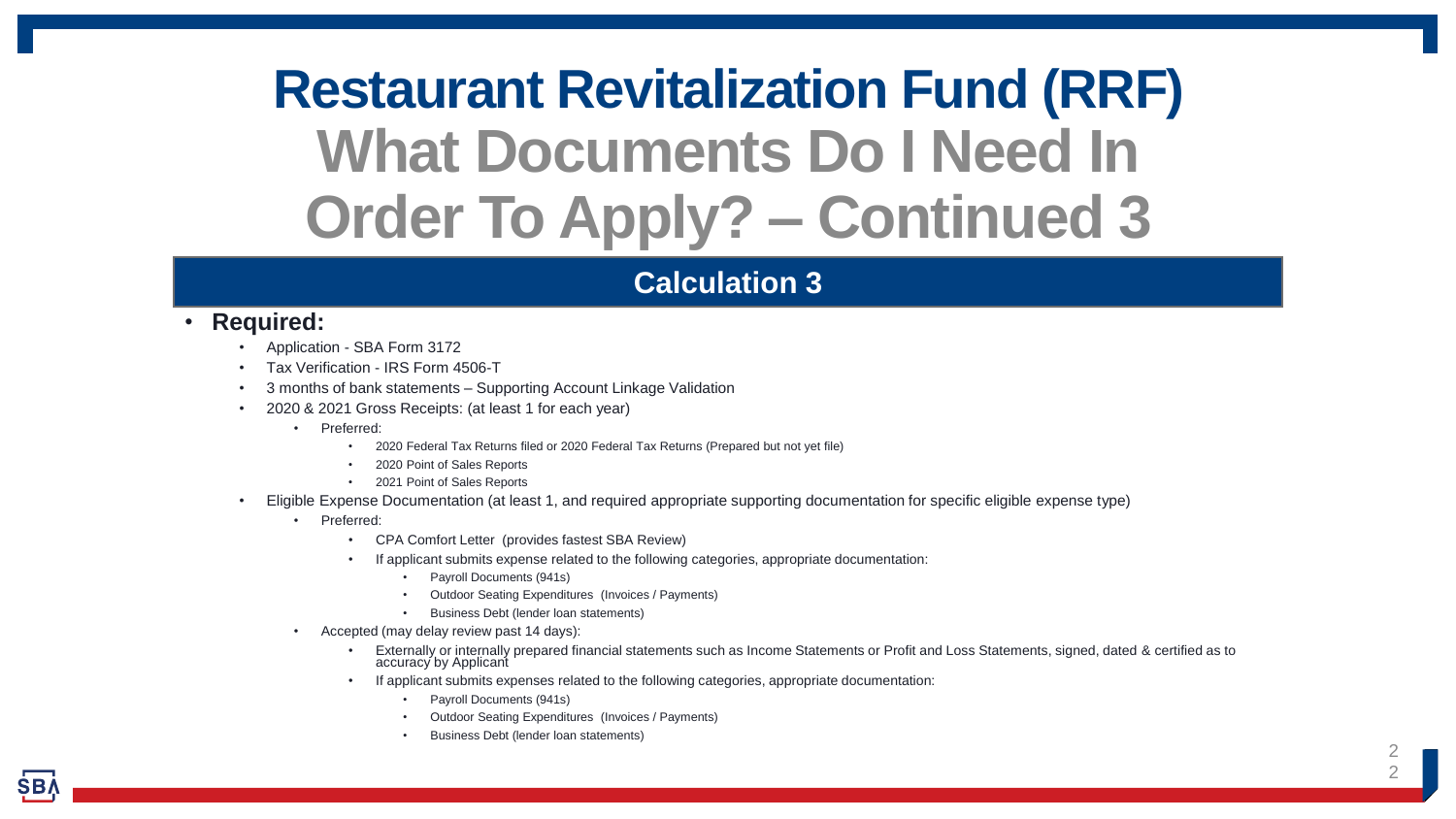# **Restaurant Revitalization Fund (RRF) What Documents Do I Need In Order To Apply? – Continued 4**

- In addition to the documents on the prior slide:
	- For Applicants that are a brewpub, tasting room, taproom, brewery, winery, distillery, or bakery
		- Documents evidencing that onsite sales to the public comprise at least 33% of gross receipts for 2019, which may include Tax and Trade Bureau forms, state or local forms filed, or internally created reports from inventory management, sales reporting, or accounting software . For businesses that opened in 2020, the Applicant's original business model should have contemplated at least 33% of gross receipts in onsite sales to the public.

#### • For Applicants that are an Inn

• Documents evidencing that onsite sales of food and beverage to the public comprise at least 33% of gross receipts for 2019. For businesses that opened in 2020, the Applicant's original business model should have contemplated at least 33% of gross receipts in onsite sales of food and beverage to the public.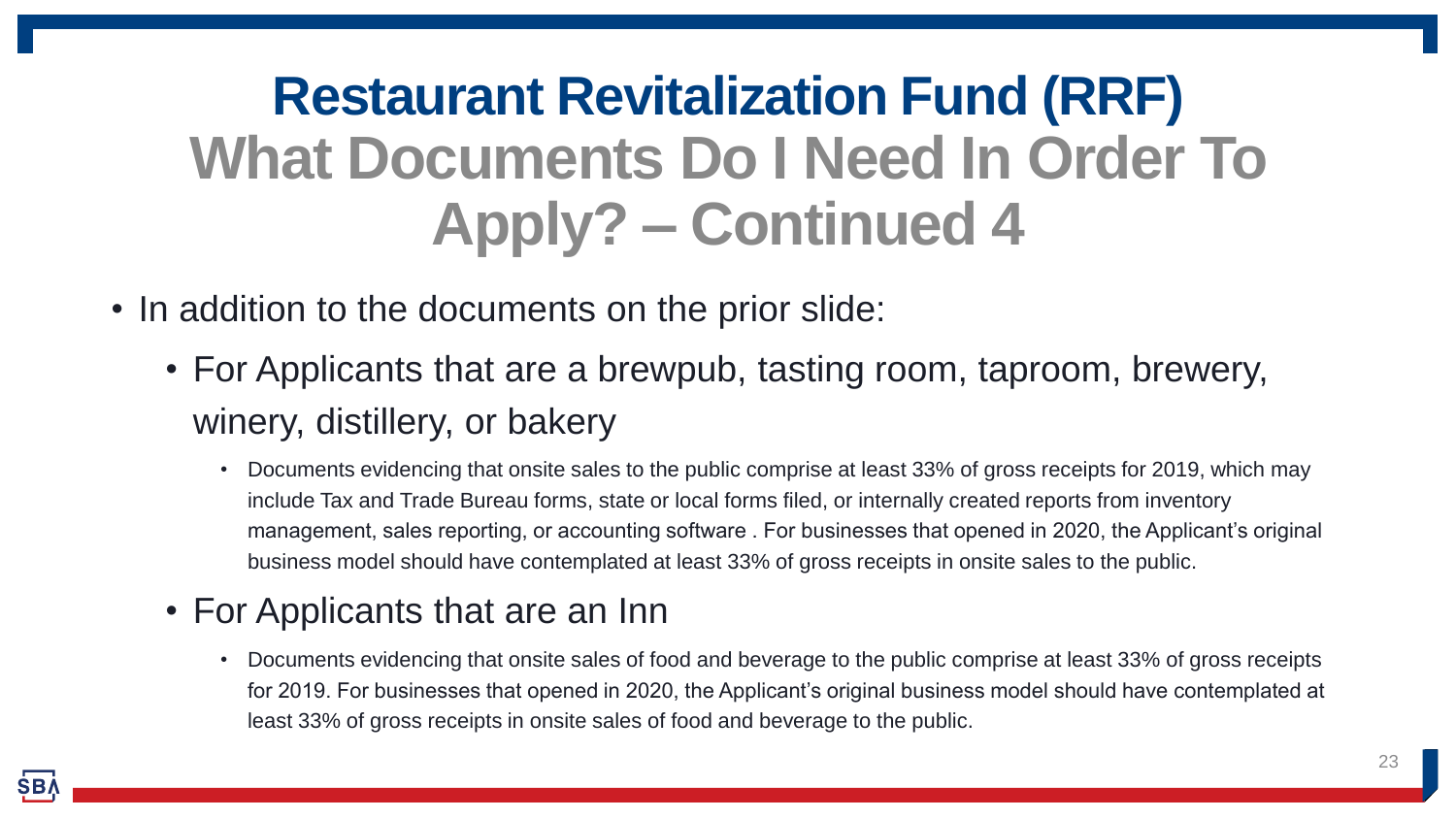## **Restaurant Revitalization Fund (RRF) How Do I Get Help Applying?**

- Call center hotline **1-844-279-8898**
- Local SBA District Office (**[www.sba.gov/local-assistance](http://www.sba.gov/local-assistance)**)
- Help available in multiple languages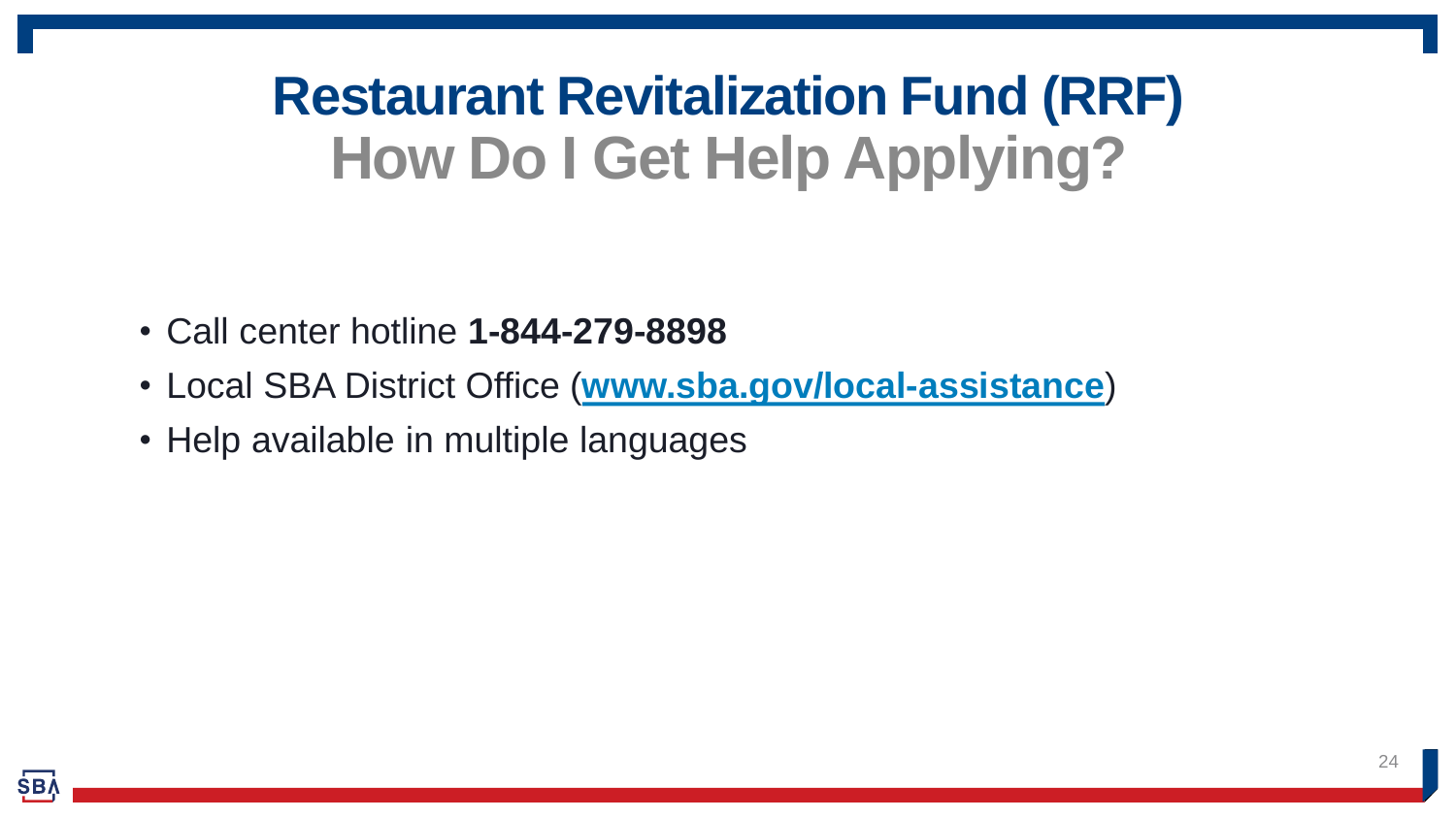#### **Restaurant Revitalization Fund (RRF) Best Practices**

- **1. Provide complete documentation** Applications with incomplete documentation will be rejected. The review process will restart when complete documentation is provided. Delays could jeopardize the Applicant receiving the award.
- **2. Leverage your resources** While not required, the use of CPAs and other accounting professionals may help ensure a complete and well documented application.
- **3. Application corrections** SBA is not able to make corrections on behalf of Applicants. Applicants who require corrections will need to contact the call center hotline at (844) 279-8898.
- **4. Applicants who still intend to apply for PPP**  RRF applicants are advised to complete their PPP application in advance of the RRF

application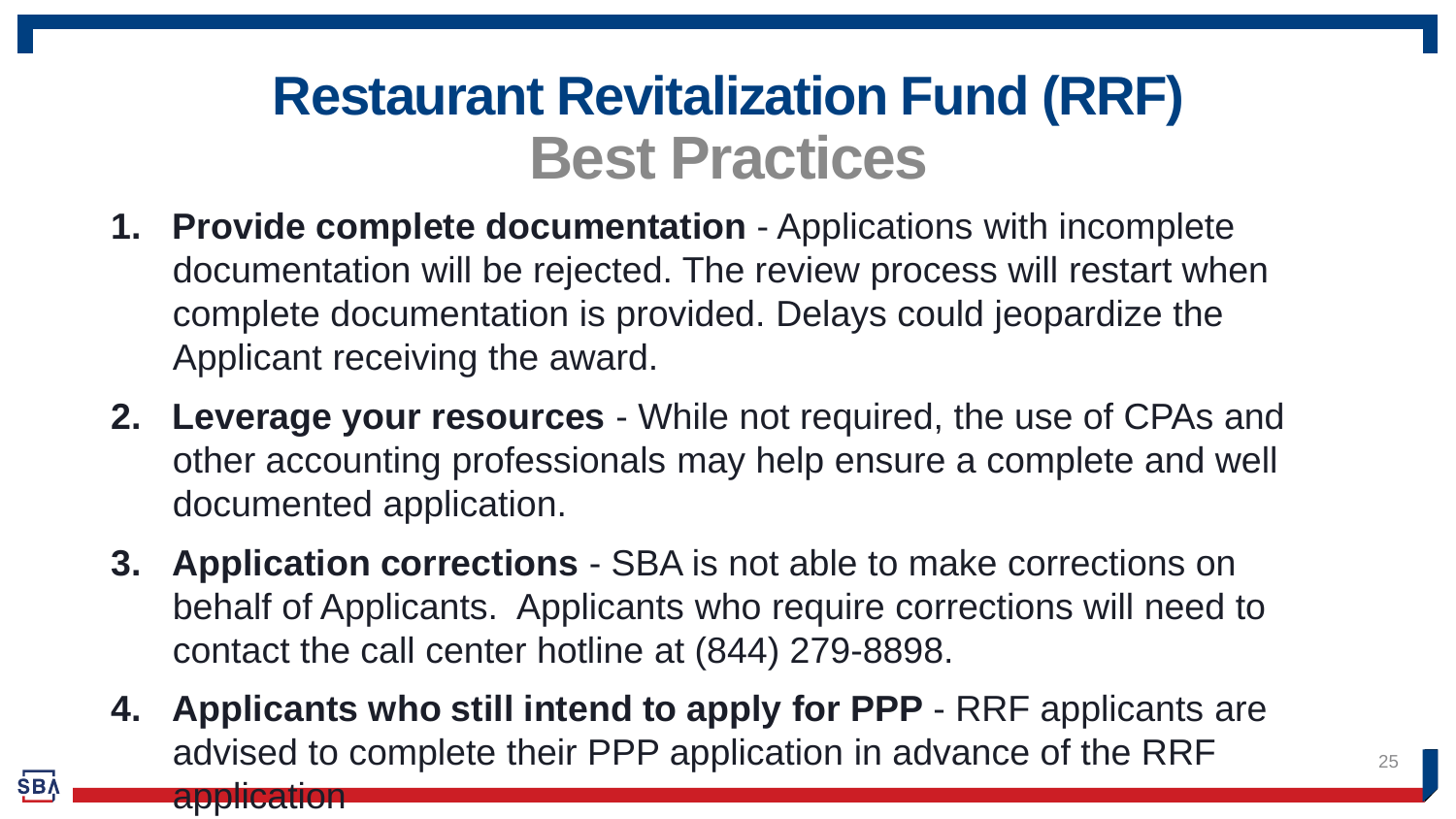#### **Restaurant Revitalization Fund (RRF) When Can I Apply?**

- **Pilot Period:** Pilot Period participants will be randomly selected from existing PPP borrowers who self identified as members of RRF priority groups. Pilot participants will not receive funds until RRF is open to the public at application launch.
- **Priority Period: Days 1-21 -** During the initial 21-day Priority Period, SBA will accept applications from all eligible Applicants. Only applications from small businesses owned by women, veterans, and socially and economically disadvantaged Applicants will be funded during this period.
- **Day 22:** All eligible applications will be processed and funded until program funds are exhausted.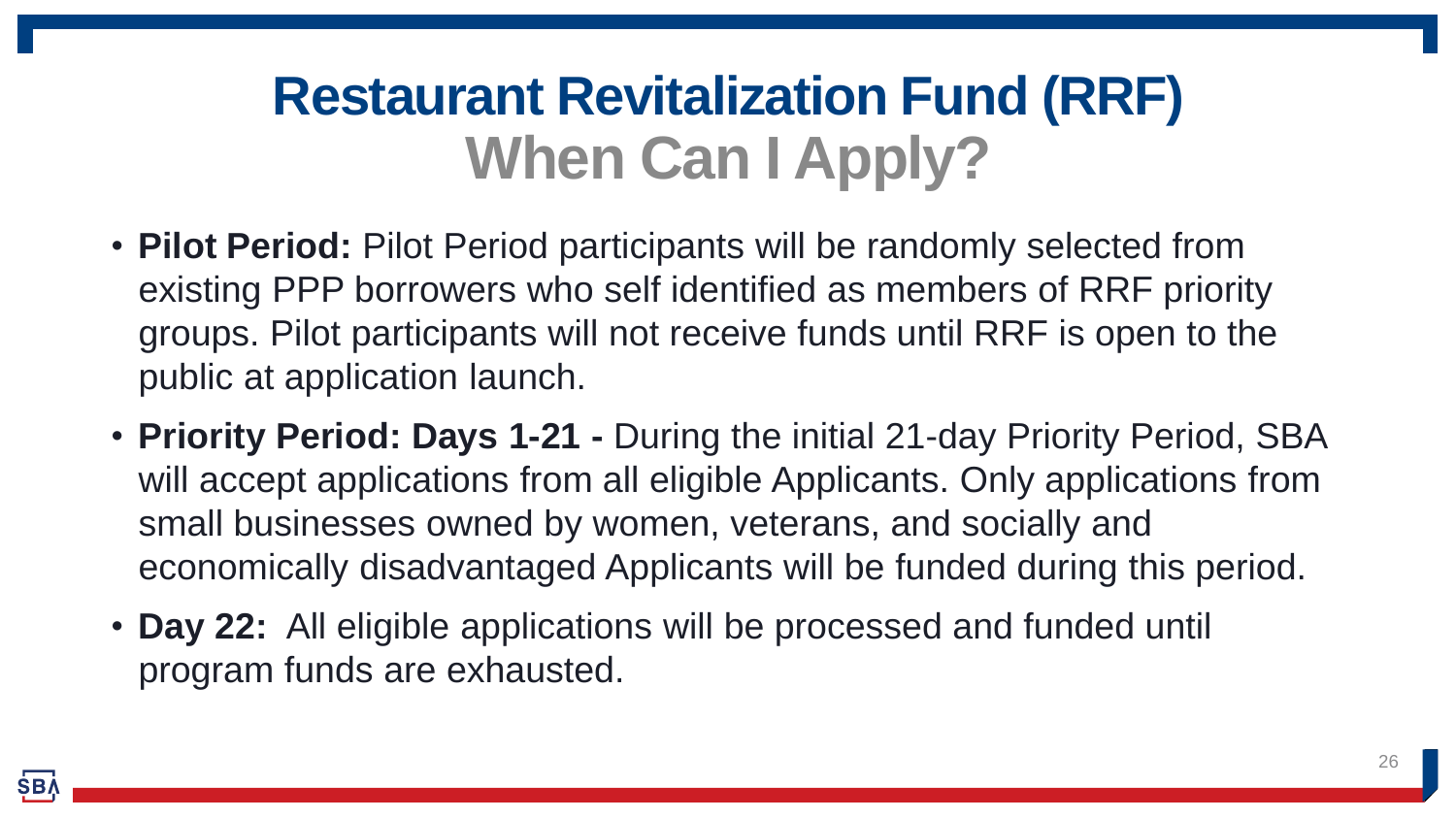### **Restaurant Revitalization Fund (RRF) What Are The Priority Groups?**

- A small business concern that is at least **51 percent owned and the management and daily business operations of the applicant are controlled** by one or more individuals who are:
	- **Women**
	- **Veterans**

priority group.

**SBA** 

- **Socially and Economically Disadvantaged**
- Applicants must **self-certify** on the application that they meet eligibility requirements
- For example: An applicant has five owners who each own 20 percent of the applicant. Two owners are veterans, and one owner is a socially and economically disadvantaged individual. SBA will consider this applicant to meet the requirement that at least 51 percent of the applicant is owned by a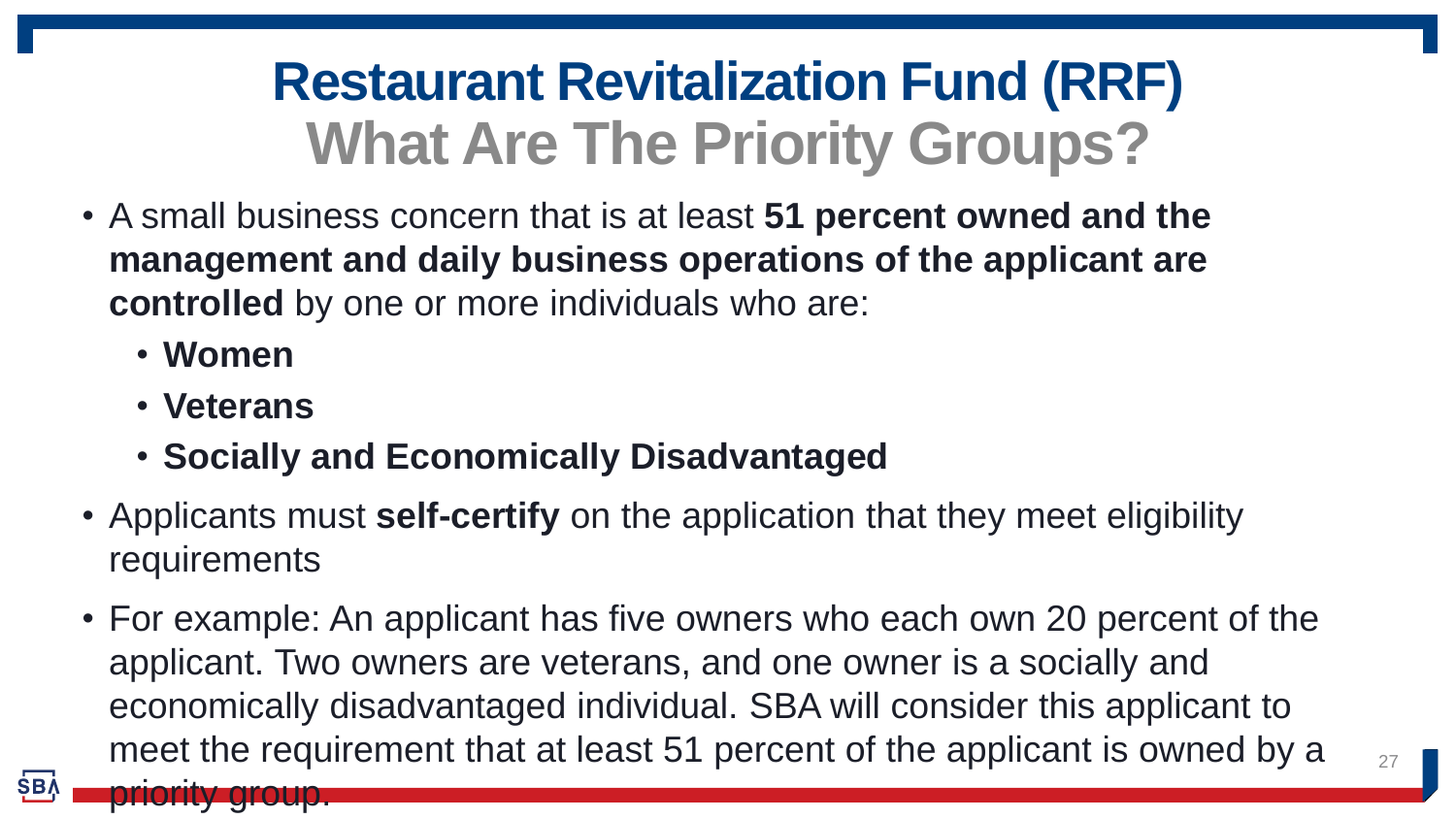#### **Restaurant Revitalization Fund (RRF) Priority Group Definitions**

- **Socially disadvantaged individuals** are those who have been subjected to racial or ethnic prejudice or cultural bias because of their identity as a member of a group without regard to their individual qualities.
	- Individuals who are members of the following groups are presumed to be socially disadvantaged: Black Americans; Hispanic Americans; Native Americans (including Alaska Natives and Native Hawaiians); Asian Pacific Americans; or Subcontinent Asian Americans.
- **Economically disadvantaged individuals** are those socially disadvantaged individuals whose ability to compete in the free enterprise system has been impaired due to diminished capital and credit opportunities as compared to others in the same business area who are not socially disadvantaged.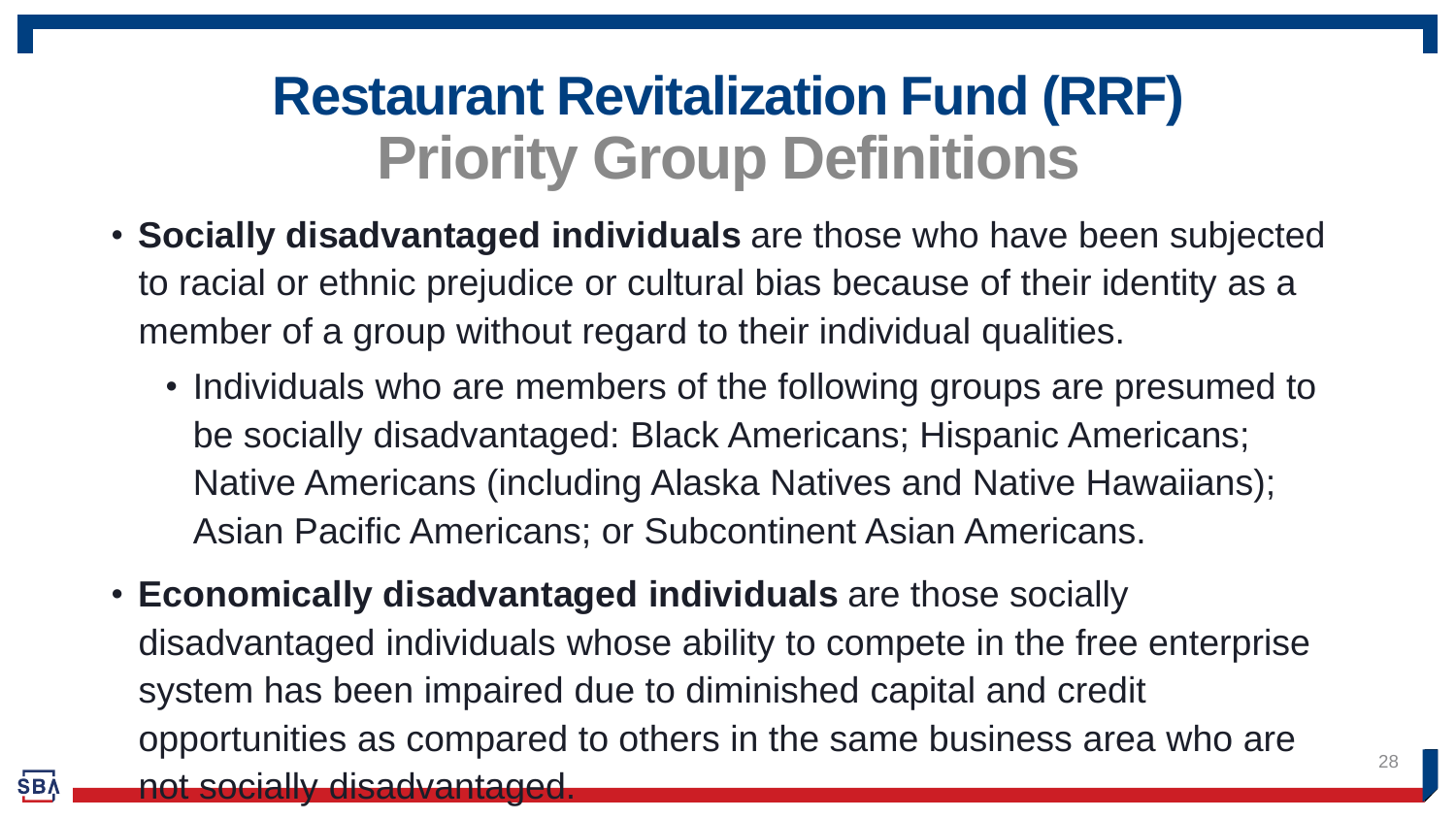### **Restaurant Revitalization Fund (RRF) Eligibility As A Priority Group Applicant**

#### **Entity re-organization for purposes of qualification for the priority period** will result in **automatic disqualification** of the award.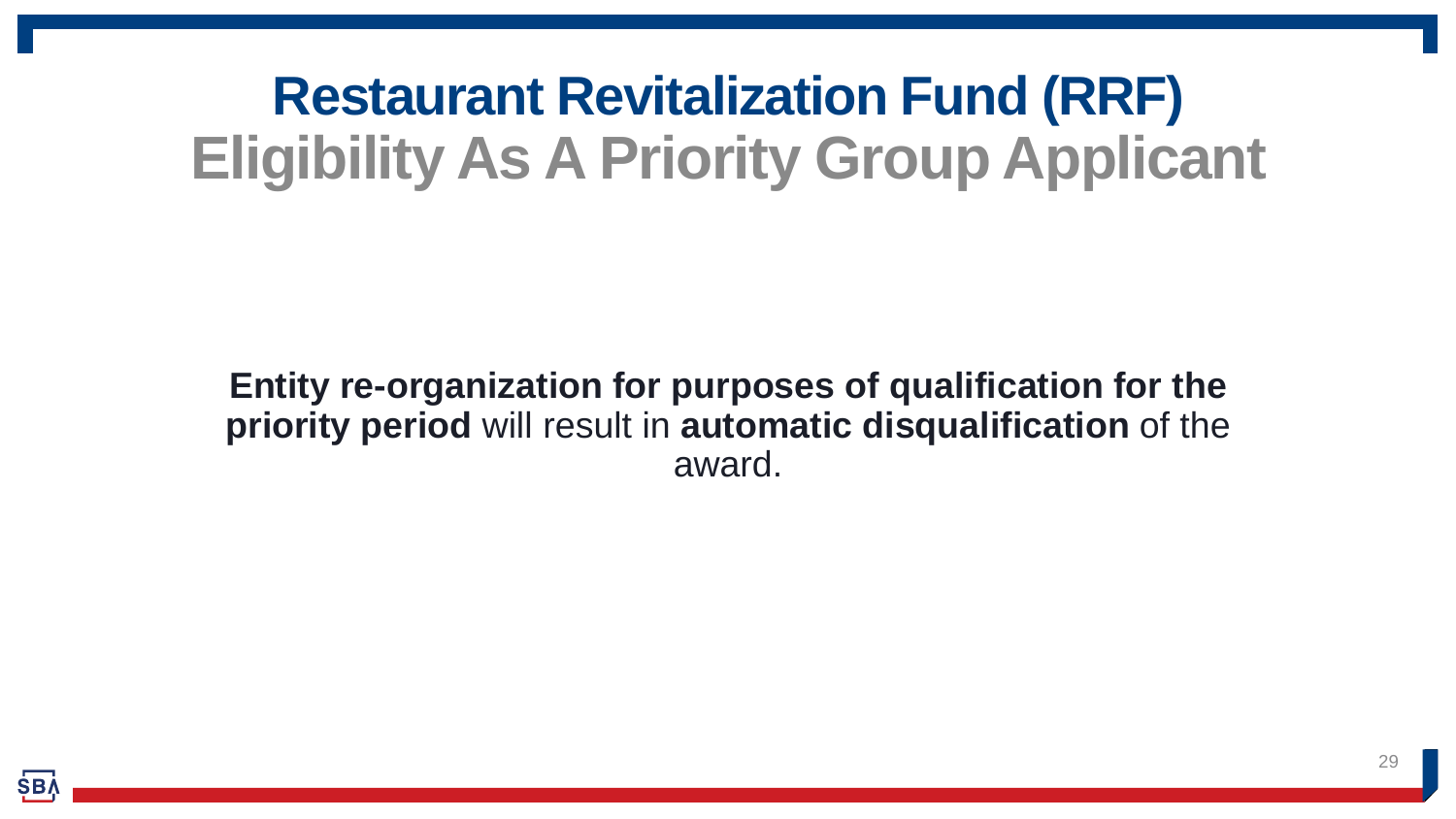#### **Restaurant Revitalization Fund (RRF) Funding Set Asides**

- 1. \$5 billion is set aside for Applicants with 2019 gross receipts of not more than \$500,000
- 2. An additional \$4 billion is set-aside for Applicants with 2019 gross receipts from \$500,001 to \$1,500,000
- 3. An additional \$500 million is set-aside for Applicants with 2019 gross receipts of not more than \$50,000

SBA reserves the right to reallocate these funds at the discretion of the Administrator.